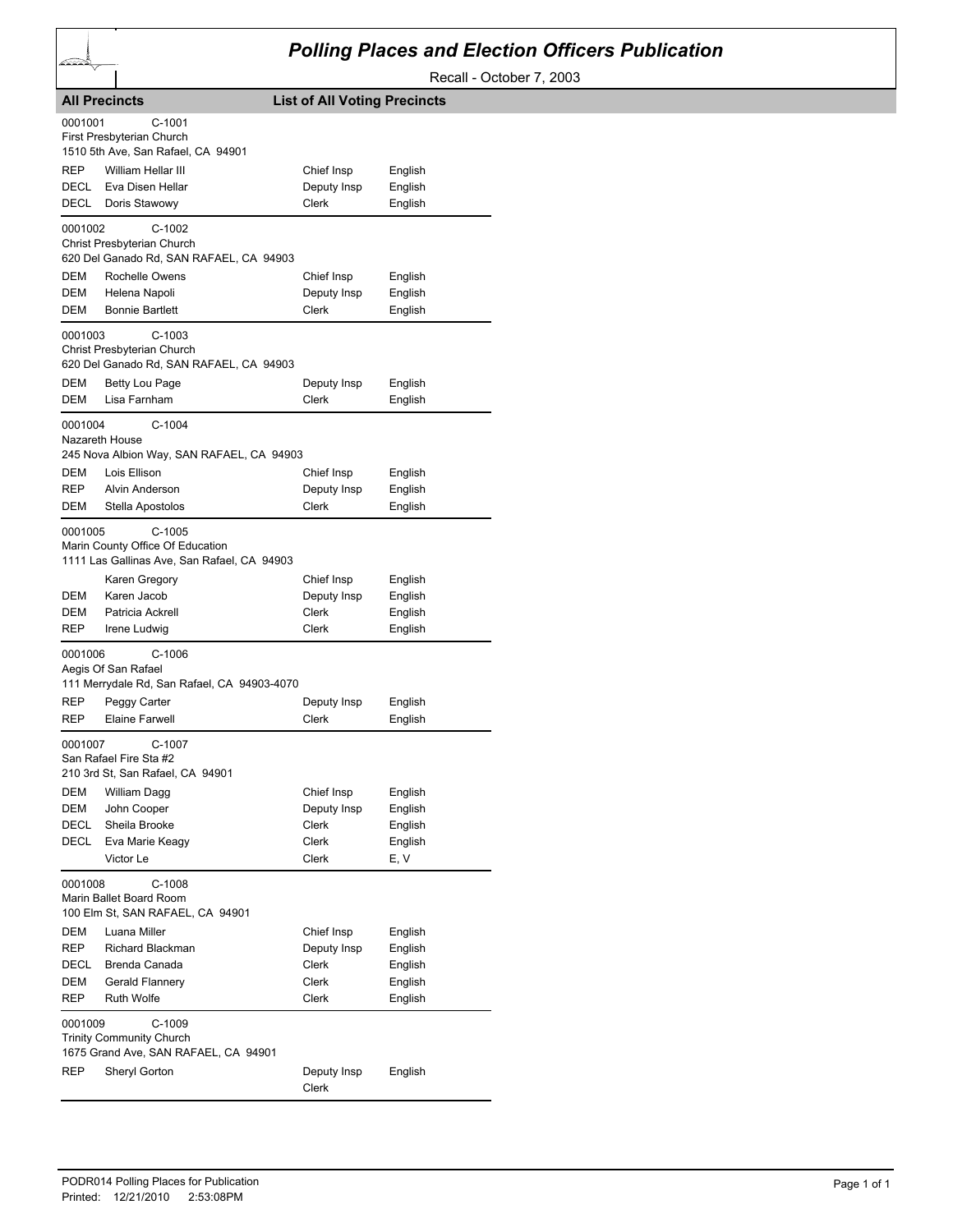| <b>All Precincts</b>    |                                                                                           | <b>List of All Voting Precincts</b> |                    |
|-------------------------|-------------------------------------------------------------------------------------------|-------------------------------------|--------------------|
| 0001010                 | $C-1010$<br>St Luke Presbyterian Church                                                   |                                     |                    |
| DEM                     | 10 Bayview Dr, SAN RAFAEL, CA 94901<br><b>Patrick Connally</b>                            | Chief Insp<br><b>Clerk</b>          | English            |
| <b>NLW</b>              | Harrison Kinney Jr                                                                        | <b>Clerk</b>                        | English            |
| 0001011                 | C-1011<br>Glenwood School                                                                 |                                     |                    |
|                         | 25 Castlewood Dr, SAN RAFAEL, CA 94901                                                    |                                     |                    |
| DEM                     | Janine Michele Myers                                                                      | Chief Insp                          | English            |
| DEM                     | Mary Winkler                                                                              | Deputy Insp                         | English            |
| DEM                     | Barbara Morrill                                                                           | Clerk                               | English            |
| DEM                     | Anna Shannon                                                                              | Clerk                               | English            |
| 0001012<br>Venetia Oaks | $C-1012$                                                                                  |                                     |                    |
|                         | 263 N San Pedro Rd, San Rafael, CA 94903                                                  |                                     |                    |
| <b>REP</b>              | <b>Shirley Sinclair</b>                                                                   | Chief Insp                          | English            |
| DEM                     | Jane Kloh                                                                                 | <b>Clerk</b>                        | English            |
|                         | Roberto Lopez                                                                             | Clerk                               | English            |
| 0001013                 | C-1013<br>Korean Presbyterian Church<br>635 Adrian Way, San Rafael, CA 94903              |                                     |                    |
| DEM                     | Dorothy Brown                                                                             | Chief Insp                          | English            |
| DEM                     | Janet Smith                                                                               | Deputy Insp                         | English            |
| DEM                     | Tim Eck                                                                                   | Clerk                               | English            |
| DEM                     | David Pittle                                                                              | Clerk                               | E, S               |
| 0001014                 | $C-1014$<br>Marinwood Community Center<br>775 Miller Creek Rd, San Rafael, CA 94903       |                                     |                    |
| REP                     | Nancy Douglass                                                                            | Chief Insp                          | English            |
| REP                     | <b>Howard Council</b>                                                                     | Deputy Insp                         | English            |
| REP                     | Margaret Council                                                                          | Clerk                               | English            |
| DEM                     | Neil Kugelmas<br>Yuki Wong                                                                | Clerk<br>Clerk                      | English<br>English |
| 0001015                 | $C-1015$<br>Marinwood Community Center<br>775 Miller Creek Rd, San Rafael, CA 94903       |                                     |                    |
| REP                     | Douglas Mc Vae                                                                            | Deputy Insp                         | English            |
| REP                     | Lucille Gingras                                                                           | Clerk                               | English            |
| <b>DEM</b>              | Jeanne Hart                                                                               | Clerk                               | English            |
| 0001016                 | C-1016<br>Marinwood Community Center<br>775 Miller Creek Rd, San Rafael, CA 94903         |                                     |                    |
|                         |                                                                                           | Clerk                               |                    |
| DEM                     | Cassandra Neal                                                                            | Clerk                               | English            |
|                         | Kendl Tovey                                                                               | Clerk                               | English            |
| 0001017                 | $C-1017$<br>St Luke Presbyterian Church<br>10 Bayview Dr, SAN RAFAEL, CA 94901            |                                     |                    |
| REP                     | Francis Johnston III                                                                      | Clerk<br>Clerk                      | English            |
| DEM                     | Elizabeth Vanek                                                                           | Clerk                               | English            |
| 0001100                 | PCT 1100<br>Methodist Church Of San Rafael<br>199 Greenfield Avenue, San Rafael, CA 94901 |                                     |                    |
|                         | Janice Embrey                                                                             | Clerk                               | English            |
| DEM                     | Peter Stack                                                                               | Clerk                               | English            |
| 0001101                 | PCT 1101<br>Methodist Church Of San Rafael<br>199 Greenfield Avenue, San Rafael, CA 94901 |                                     |                    |
| DEM                     | Charles Wynn                                                                              | Deputy Insp                         | English            |
| DECL<br>DEM             | Ramona Burglin<br>Jacqueline Dagg                                                         | Clerk<br>Clerk                      | English<br>English |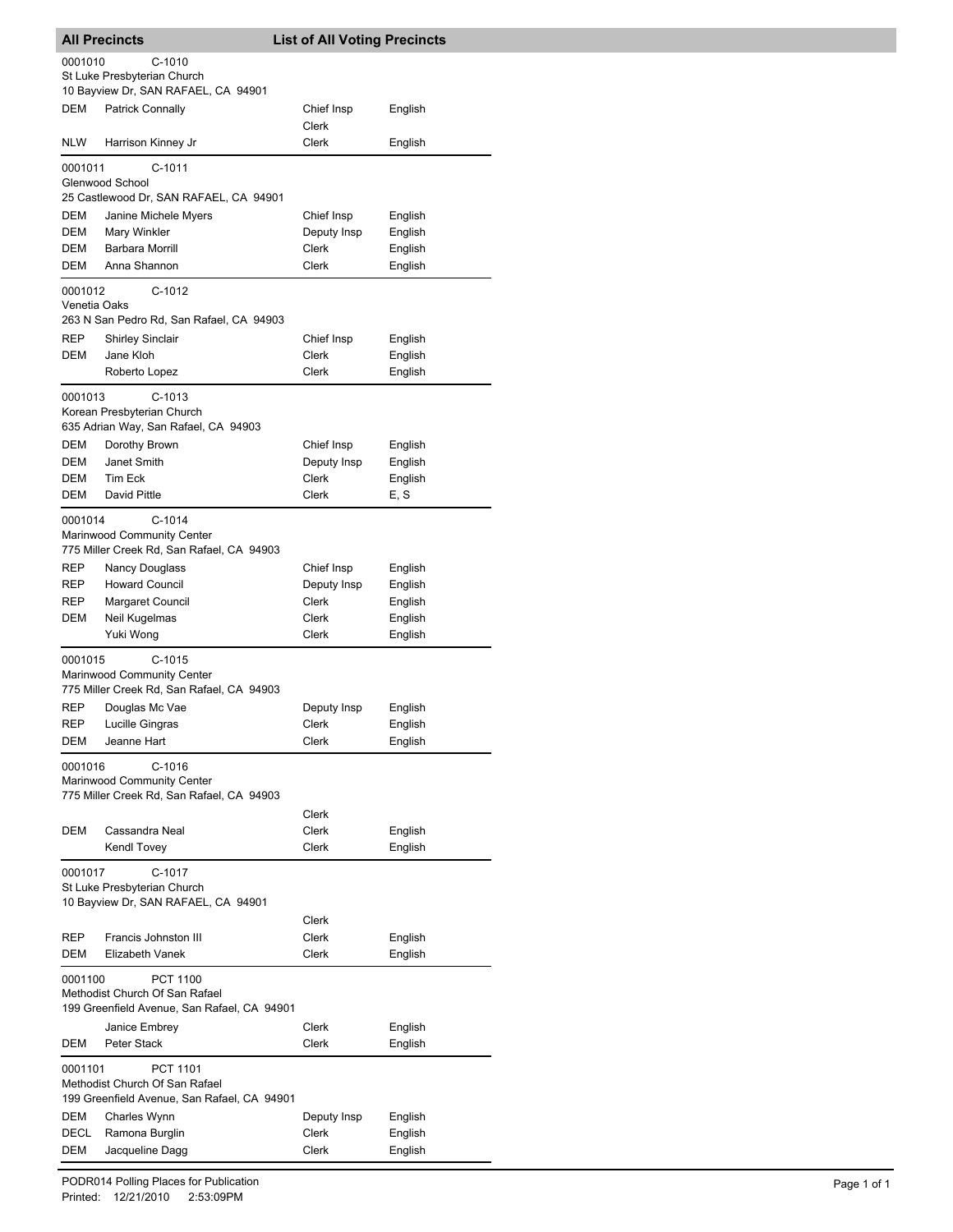|                         | <b>All Precincts</b>                                                                               | <b>List of All Voting Precincts</b> |                    |
|-------------------------|----------------------------------------------------------------------------------------------------|-------------------------------------|--------------------|
| 0001102<br>Rotary Manor | PCT 1102                                                                                           |                                     |                    |
| GRN                     | 1821 Fifth Ave, San Rafael, CA 94901<br><b>Gordon Waters</b>                                       | Chief Insp                          | English            |
| DEM                     | Janis Tavenner                                                                                     | Deputy Insp                         | English            |
| DEM                     | Cecile Tescallo                                                                                    | Clerk                               | English            |
| 0001103<br>Rotary Manor | PCT 1103                                                                                           |                                     |                    |
|                         | 1821 Fifth Ave, San Rafael, CA 94901                                                               |                                     |                    |
| DECL                    | Max Probst                                                                                         | Deputy Insp                         | English            |
| DEM<br>DEM              | Sally Farrell<br>Sharyn Foster                                                                     | Clerk<br>Clerk                      | English<br>English |
| 0001106                 | PCT 1106                                                                                           |                                     |                    |
|                         | Lincoln Hill Community Church<br>1411 Lincoln Ave, San Rafael, CA 94901                            |                                     |                    |
| REP                     | Frederick Berry                                                                                    | Clerk                               | English            |
| DEM                     | <b>Sharon Skolnick</b>                                                                             | Clerk                               | English            |
| 0001107                 | <b>PCT 1107</b>                                                                                    |                                     |                    |
|                         | Lincoln Hill Community Church<br>1411 Lincoln Ave, San Rafael, CA 94901                            |                                     |                    |
| REP                     | Cicely Hand                                                                                        | Deputy Insp                         | English            |
| DEM                     | Ankie Bajema                                                                                       | Clerk                               | E, S               |
| REP                     | Maria Buehler                                                                                      | Clerk                               | English            |
| 0001110<br>Villa Marin  | <b>PCT 1110</b>                                                                                    |                                     |                    |
|                         | 100 Thorndale Dr, SAN RAFAEL, CA 94903                                                             |                                     |                    |
| DEM                     | Helen Bodington                                                                                    | Chief Insp                          | English            |
| <b>REP</b><br>DEM       | Helen Andrewsen<br><b>Charles Bodington</b>                                                        | Deputy Insp<br>Clerk                | English<br>English |
| <b>REP</b>              | Olivia Le Feaver                                                                                   | Clerk                               | English            |
| 0001113                 | PCT 1113<br>Christ Presbyterian Church                                                             |                                     |                    |
|                         | 620 Del Ganado Rd, SAN RAFAEL, CA 94903                                                            | Clerk                               |                    |
| REP                     | Muriel Hammond                                                                                     | Clerk                               | English            |
| REP                     | Joan Loberg                                                                                        | Clerk                               | English            |
| 0001114                 | <b>PCT 1114</b><br>Contempo Marin                                                                  |                                     |                    |
| REP                     | 400 Yosemite Rd, San Rafael, CA 94903-2232<br>Dorothy Hallett                                      | Chief Insp                          | English            |
| REP                     | Roberto Soriano                                                                                    | Deputy Insp                         | English            |
| 0001121                 | <b>PCT 1121</b><br>Marin County Office Of Education<br>1111 Las Gallinas Ave, San Rafael, CA 94903 |                                     |                    |
| DECL                    | <b>Barbara Trites</b>                                                                              | Deputy Insp<br>Clerk                | English            |
| DEM                     | <b>Court Stewart</b>                                                                               | Clerk                               | English            |
| 0001124<br>Golden Hinde | <b>PCT 1124</b>                                                                                    |                                     |                    |
|                         | 5 Golden Hinde Blv, SAN RAFAEL, CA 94903                                                           |                                     |                    |
| REP<br>REP              | <b>Barbara Perkins</b><br>Larry Friedman                                                           | Chief Insp<br>Clerk                 | English<br>English |
| 0001125                 | PCT 1125                                                                                           |                                     |                    |
|                         | Contempo Marin<br>400 Yosemite Rd, San Rafael, CA 94903-2232                                       |                                     |                    |
| DEM                     | <b>Marian Apice</b>                                                                                | Deputy Insp                         | English            |
| DECL                    | Jacqueline Brand                                                                                   | Clerk                               | English            |
| REP                     | <b>Richard Falkenberg</b>                                                                          | Clerk                               | English            |
| DECL                    | Kathleen Jaquette                                                                                  | Clerk                               | English            |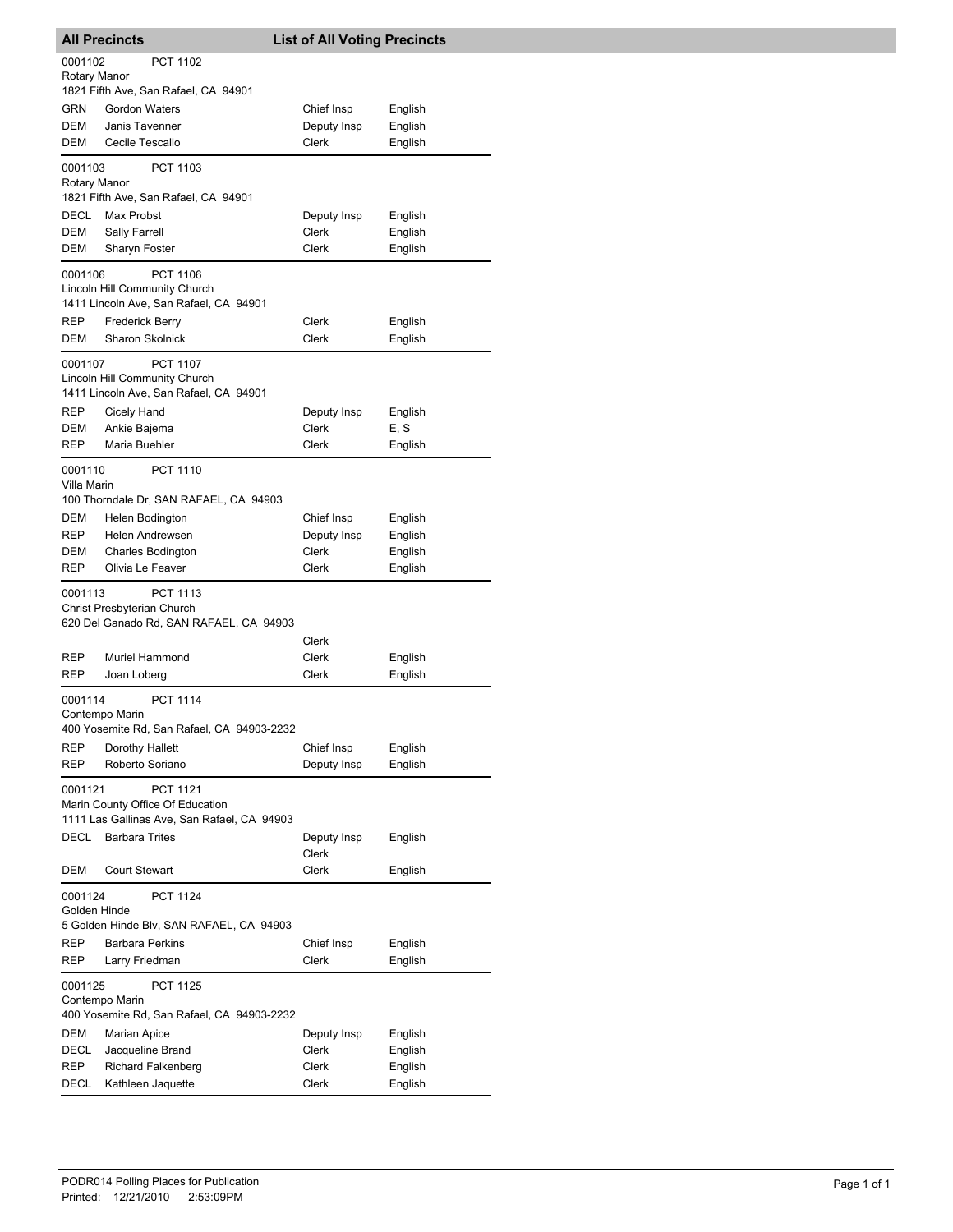|                         | <b>All Precincts</b><br><b>List of All Voting Precincts</b>                                        |                           |                    |
|-------------------------|----------------------------------------------------------------------------------------------------|---------------------------|--------------------|
| 0001210                 | <b>PCT 1210</b><br>San Rafael Fire Station # 5                                                     |                           |                    |
|                         | 955 Point San Pedro Rd, San Rafael, CA 94901                                                       |                           |                    |
| REP                     | <b>William Godbey</b>                                                                              | Chief Insp                | English            |
| DEM<br>REP              | Donna Eng<br>Anne Brenneis                                                                         | Deputy Insp<br>Clerk      | English            |
| DEM                     | William Walker Jr                                                                                  | <b>Clerk</b>              | English            |
|                         |                                                                                                    |                           | English            |
| 0001211                 | <b>PCT 1211</b><br>San Rafael Fire Station # 5                                                     |                           |                    |
|                         | 955 Point San Pedro Rd, San Rafael, CA 94901                                                       |                           |                    |
| DECL                    | Diane Aldrich                                                                                      | Deputy Insp<br>Clerk      | English            |
| DEM                     | Dean Fukushima                                                                                     | Clerk                     | English            |
|                         | Kenneth Stone                                                                                      | Clerk                     | English            |
| 0001500<br>Venetia Oaks | <b>PCT 1500</b><br>263 N San Pedro Rd, San Rafael, CA 94903                                        |                           |                    |
| DEM                     | Megan Clark                                                                                        | Deputy Insp               | English            |
| DEM                     | Roberta Erlandsen                                                                                  | Clerk                     | English            |
| DEM                     | Patricia Phillips                                                                                  | Clerk                     | English            |
| 0001604                 | <b>PCT 1604</b><br><b>Lucas Valley Community Center</b><br>1201 Idylberry Rd, SAN RAFAEL, CA 94903 |                           |                    |
| REP                     | Ray Hirsch                                                                                         | Chief Insp                | English            |
| DEM                     | Foy Sargent                                                                                        | Deputy Insp               | English            |
| REP                     | Ethlyn Hansen                                                                                      | Clerk                     | English            |
| <b>DECL</b>             | <b>Shirley Rogers Trimble</b>                                                                      | Clerk                     | English            |
| 0001605                 | <b>PCT 1605</b><br>Lucas Valley Community Center                                                   |                           |                    |
|                         | 1201 Idylberry Rd, SAN RAFAEL, CA 94903                                                            |                           |                    |
|                         |                                                                                                    | Deputy Insp               |                    |
| DEM                     | Marie Douglas                                                                                      | Clerk                     | English            |
| REP                     | Geraldine Leydecker                                                                                | Clerk                     | English            |
| 0001701<br>Golden Hinde | <b>PCT 1701</b><br>5 Golden Hinde Blv, SAN RAFAEL, CA 94903                                        |                           |                    |
| DECL                    | Dennis Brown                                                                                       | Deputy Insp               | English            |
| DECL                    | Geraldine Brown                                                                                    | Clerk                     | English            |
| DEM                     | Robert Gallimore                                                                                   | Clerk                     | English            |
| 0002001                 | $C-2001$<br>Redwoods Presbyterian Church<br>110 Magnolia Ave, LARKSPUR, CA 94939                   |                           |                    |
| DEM                     | Frank Gold                                                                                         |                           |                    |
| DEM                     | Celia Zaentz                                                                                       | Chief Insp                | English            |
| DECL                    | David Edward                                                                                       | Deputy Insp<br>Clerk      | English<br>English |
| DEM                     | Helen Kerner                                                                                       | Clerk                     |                    |
| 0002002                 | $C-2002$                                                                                           |                           | English            |
|                         | Methodist Church Of San Rafael<br>199 Greenfield Avenue, San Rafael, CA 94901                      |                           |                    |
| DEM                     | Walter Hanahan                                                                                     | Chief Insp<br>Deputy Insp | English            |
| DECL                    | Mary Lee Bronzo                                                                                    | Clerk                     | English            |
| DEM                     | Cindylu Janisen                                                                                    | Clerk                     | English            |
| 0002003                 | $C-2003$<br><b>Wade Thomas School</b>                                                              |                           |                    |
|                         | Ross At Kensington, San Anselmo, CA 94960-2941                                                     |                           |                    |
| DEM                     | Mary Chetelat                                                                                      | Chief Insp                | English            |
| DECL                    | Jeffrey Moss                                                                                       | Deputy Insp               | E, S               |
| DEM                     | Julian Barnett                                                                                     | Clerk                     | English            |
| DEM                     | Marsha Hallet                                                                                      | Clerk                     | E, S               |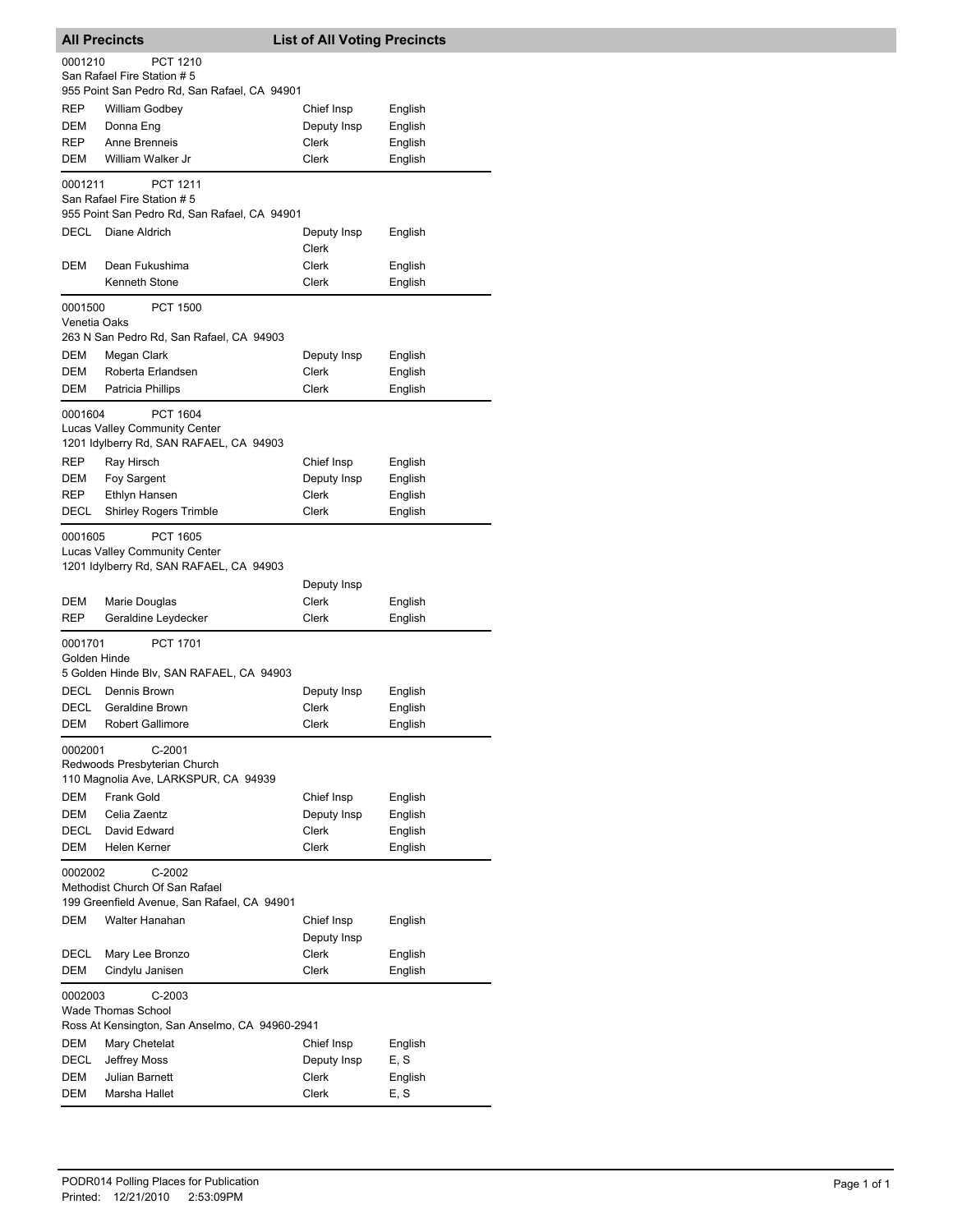|                        | <b>All Precincts</b><br><b>List of All Voting Precincts</b>                                                                     |                      |                    |
|------------------------|---------------------------------------------------------------------------------------------------------------------------------|----------------------|--------------------|
| 0002004                | $C-2004$<br><b>Prudential California Realty</b><br>1604 Sir Francis Drake Blv, SAN ANSELMO, CA 94960                            |                      |                    |
| <b>DEM</b>             | <b>Charles Herbert</b>                                                                                                          | Chief Insp           | English            |
| <b>DEM</b>             | Edie Brennan                                                                                                                    | Deputy Insp          | English            |
| DECL                   | Philip Robertson                                                                                                                | Clerk                | English            |
| 0002005                | $C-2005$<br>Ross Valley Fire Station #20                                                                                        |                      |                    |
|                        | Arroyo & Butterfield Rd, San Anselmo, CA 94960-1262                                                                             |                      |                    |
| DEM                    | Donald Drotman                                                                                                                  | Chief Insp           | English            |
| DEM<br>DEM             | Janice Fairchild<br><b>William Coleman</b>                                                                                      | Deputy Insp<br>Clerk | English            |
| DEM                    | Ross Elkins                                                                                                                     | Clerk                | English<br>English |
| DEM                    | Linda Lynch                                                                                                                     | Clerk                | English            |
| 0002006                | $C-2006$<br>Ross Valley Fire Station #20<br>Arroyo & Butterfield Rd, San Anselmo, CA 94960-1262                                 |                      |                    |
| DEM                    | Diane Cokely                                                                                                                    | Deputy Insp          | English            |
| GRN                    | M Fribley                                                                                                                       | Clerk                | English            |
| <b>REP</b>             | Norma Julianus-Howard                                                                                                           | Clerk                | English            |
| 0002007<br>Ross School | C-2007                                                                                                                          |                      |                    |
| <b>REP</b>             | 9 Lagunitas Rd, Ross, CA 94957<br>Sally Reed                                                                                    | Chief Insp           | English            |
| REP                    | Sue Talmage                                                                                                                     | Deputy Insp          | English            |
| REP                    | John Barr                                                                                                                       | Clerk                | English            |
| DEM                    | David Heilbrun                                                                                                                  | Clerk                | English            |
| 0002008<br>DEM<br>DEM  | $C-2008$<br>Anthony Bacich School<br>699 Sir Francis Drake Blvd., KENTFIELD, CA 94904<br><b>Frank Luederitz</b><br>Donald Graff | Chief Insp<br>Clerk  | English<br>English |
| DEM                    | <b>Theodora Graff</b>                                                                                                           | Clerk                | English            |
| 0002009                | $C-2009$<br>Kentfield Fire Station<br>1004 Sir Francis Drake Blvd, KENTFIELD, CA 94904                                          |                      |                    |
| <b>DEM</b>             | Lorraine Ferrua                                                                                                                 | Chief Insp           | English            |
| DEM                    | <b>Gerald Kraus</b>                                                                                                             | Deputy Insp          | English            |
| DEM                    | Enid Albedi                                                                                                                     | Clerk                | English            |
| REP                    | Sharon Gay                                                                                                                      | Clerk                | English            |
| 0002010                | $C-2010$<br>Masonic Lodge<br>1122 Magnolia Ave, LARKSPUR, CA 94939                                                              |                      |                    |
| DEM                    | Anita Granen                                                                                                                    | Deputy Insp          | English            |
| DEM                    | Megan Heron                                                                                                                     | Clerk                | English            |
| REP                    | Fay Potter                                                                                                                      | Clerk                | English            |
| DEM                    | Renee Ruttiman                                                                                                                  | Clerk                | English            |
| 0002014                | C-2014<br><b>Carpenters Union Hall</b><br>647 Lindaro St, San Rafael, CA 94901-3960                                             |                      |                    |
| <b>DECL</b>            | Fernando Gomez                                                                                                                  | Chief Insp           | E, S               |
| <b>DEM</b>             | Sybil L Boutilier                                                                                                               | Clerk                | English            |
| DEM                    | Jesse Brownstein                                                                                                                | Clerk                | English            |
| DEM<br>0002015         | Jane Middleton<br>$C-2015$<br><b>Carpenters Union Hall</b>                                                                      | Clerk                | English            |
|                        | 647 Lindaro St, San Rafael, CA 94901-3960                                                                                       |                      |                    |
| DEM<br>GRN             | <b>Tamra Peters</b><br>Darlene Mc Pherson                                                                                       | Deputy Insp<br>Clerk | English<br>English |
| REP                    | <b>Scott Pirtle</b>                                                                                                             | Clerk                | English            |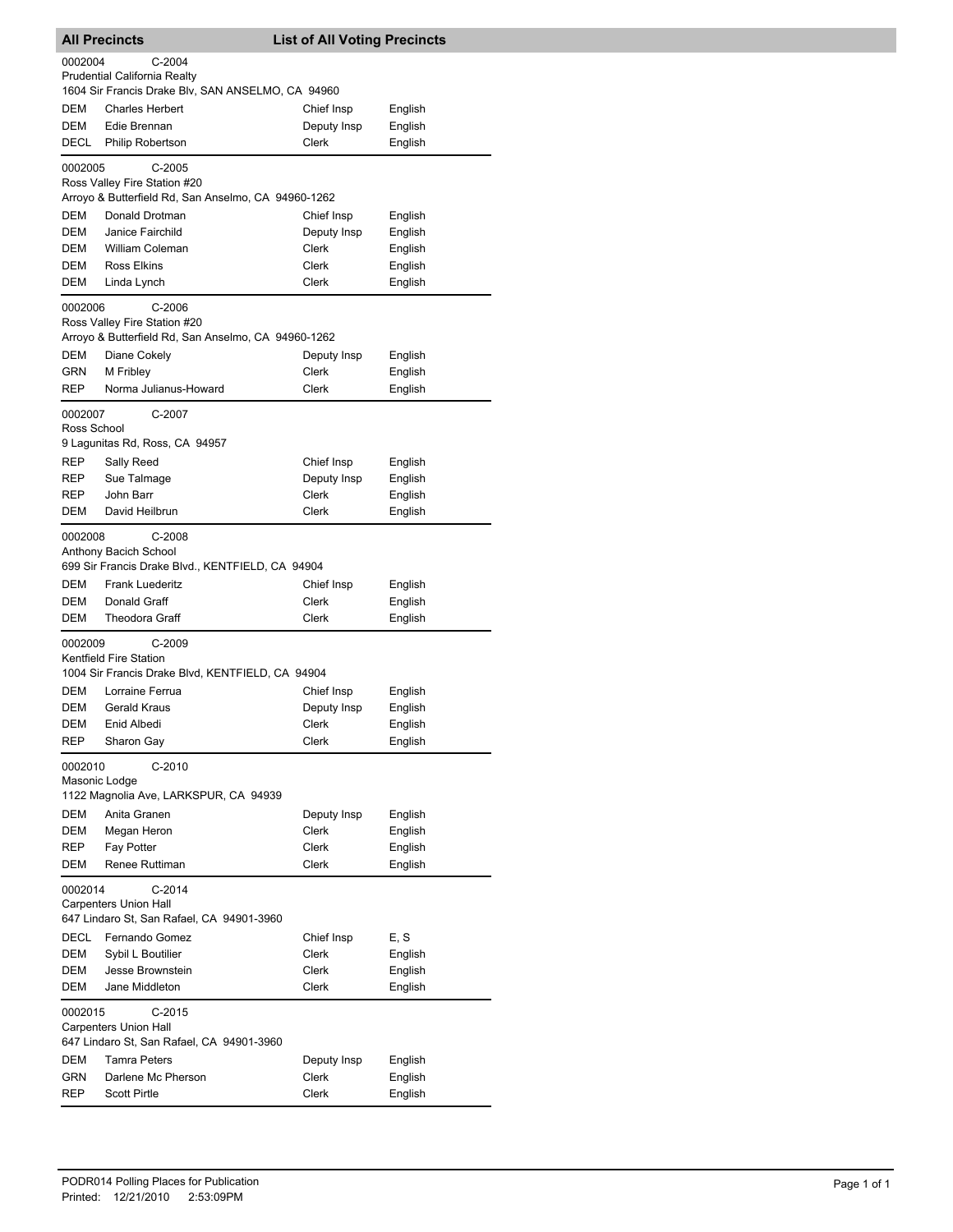| <b>All Precincts</b> |                                                  | <b>List of All Voting Precincts</b> |                    |  |  |  |
|----------------------|--------------------------------------------------|-------------------------------------|--------------------|--|--|--|
| 0002101              | PCT 2101                                         |                                     |                    |  |  |  |
| The Tamalpais        |                                                  |                                     |                    |  |  |  |
|                      | 501 Via Casitas, Greenbrae, CA 94904             |                                     |                    |  |  |  |
| REP<br>REP           | Geoffrey Jones<br>Mary-Elizabeth Merwin D        | Chief Insp<br>Deputy Insp           | English<br>English |  |  |  |
| DEM                  | <b>Richard Bartolacelli</b>                      | Clerk                               | English            |  |  |  |
| DEM                  | Joy Peterson                                     | Clerk                               | English            |  |  |  |
| 0002102              | PCT 2102                                         |                                     |                    |  |  |  |
|                      | St Sebastian's Church                            |                                     |                    |  |  |  |
|                      | 373 Bon Air Rd, KENTFIELD, CA 94904              |                                     |                    |  |  |  |
| DECL                 | Joyce B Wells                                    | Chief Insp                          | English            |  |  |  |
| DEM                  | Shirley Josepher                                 | Deputy Insp                         | English            |  |  |  |
| DEM                  | Robert Mayfield                                  | Clerk                               | English            |  |  |  |
| DEM                  | <b>Helen Schwartz</b>                            | Clerk                               | English            |  |  |  |
| 0002103              | PCT 2103                                         |                                     |                    |  |  |  |
| Cape Marin           | Laderman Lane, Greenbrae, CA 94904-2482          |                                     |                    |  |  |  |
| <b>DEM</b>           | <b>Betty Oakey</b>                               | Chief Insp                          | English            |  |  |  |
| <b>DEM</b>           | Gareth Penn                                      | Deputy Insp                         | English            |  |  |  |
| DEM                  | Monika Nimeh                                     | Clerk                               | English            |  |  |  |
| DEM                  | Raymond Nimeh                                    | Clerk                               | English            |  |  |  |
| 0002104              | PCT 2104                                         |                                     |                    |  |  |  |
| Cape Marin           |                                                  |                                     |                    |  |  |  |
|                      | Laderman Lane, Greenbrae, CA 94904-2482          |                                     |                    |  |  |  |
| DEM                  | Joseph Oakey                                     | Deputy Insp                         | English            |  |  |  |
| DEM                  | Maradee Davis                                    | Clerk                               | English            |  |  |  |
| <b>DEM</b>           | Donald Thoman                                    | Clerk                               | English            |  |  |  |
|                      | William Weigand                                  | Clerk                               | English            |  |  |  |
| 0002107              | <b>PCT 2107</b>                                  |                                     |                    |  |  |  |
|                      | <b>Larkspur Recreation Department</b>            |                                     |                    |  |  |  |
| <b>DEM</b>           | 240 Doherty Drive, Larkspur, CA 94939            |                                     |                    |  |  |  |
| DEM                  | Edward Wynne Jr<br>Therese Berreyesa             | Chief Insp<br>Clerk                 | English<br>English |  |  |  |
| REP                  | <b>Frank Owens</b>                               | Clerk                               | E, S               |  |  |  |
|                      |                                                  |                                     |                    |  |  |  |
| 0002108              | <b>PCT 2108</b><br>St Patrick's Church           |                                     |                    |  |  |  |
|                      | Magnolia & King Streets, Larkspur, CA 94939-1943 |                                     |                    |  |  |  |
| DEM                  | Luella Kralka                                    | Deputy Insp                         | English            |  |  |  |
| DEM                  | <b>William Burton Glass</b>                      | Clerk                               | English            |  |  |  |
| REP                  | Irma Greenfield                                  | Clerk                               | English            |  |  |  |
| 0002109              | PCT 2109                                         |                                     |                    |  |  |  |
|                      | St Patrick's Church                              |                                     |                    |  |  |  |
|                      | Magnolia & King Streets, Larkspur, CA 94939-1943 |                                     |                    |  |  |  |
| DECL                 | Hayden Hicks                                     | Deputy Insp<br>Clerk                | English            |  |  |  |
| <b>REP</b>           | Sandra Maxwell                                   |                                     | English            |  |  |  |
| 0002112              | <b>PCT 2112</b>                                  |                                     |                    |  |  |  |
| Masonic Lodge        | 1122 Magnolia Ave, LARKSPUR, CA 94939            |                                     |                    |  |  |  |
| DEM                  | Anne Miller                                      | Deputy Insp                         | English            |  |  |  |
| DECL                 | James Gibbs                                      | Clerk                               | English            |  |  |  |
| DEM                  | <b>Esther Rubin</b>                              | Clerk                               | English            |  |  |  |
| DEM                  | Setsuko Segar                                    | Clerk                               | English            |  |  |  |
| 0002201              | PCT 2201                                         |                                     |                    |  |  |  |
|                      | <b>Wade Thomas School</b>                        |                                     |                    |  |  |  |
|                      | Ross At Kensington, San Anselmo, CA 94960-2941   |                                     |                    |  |  |  |
| DEM                  | Inez Jewell                                      | Deputy Insp                         | English            |  |  |  |
|                      |                                                  | Clerk                               |                    |  |  |  |
| DEM                  | <b>Marianne Matthews</b>                         | Clerk                               | English            |  |  |  |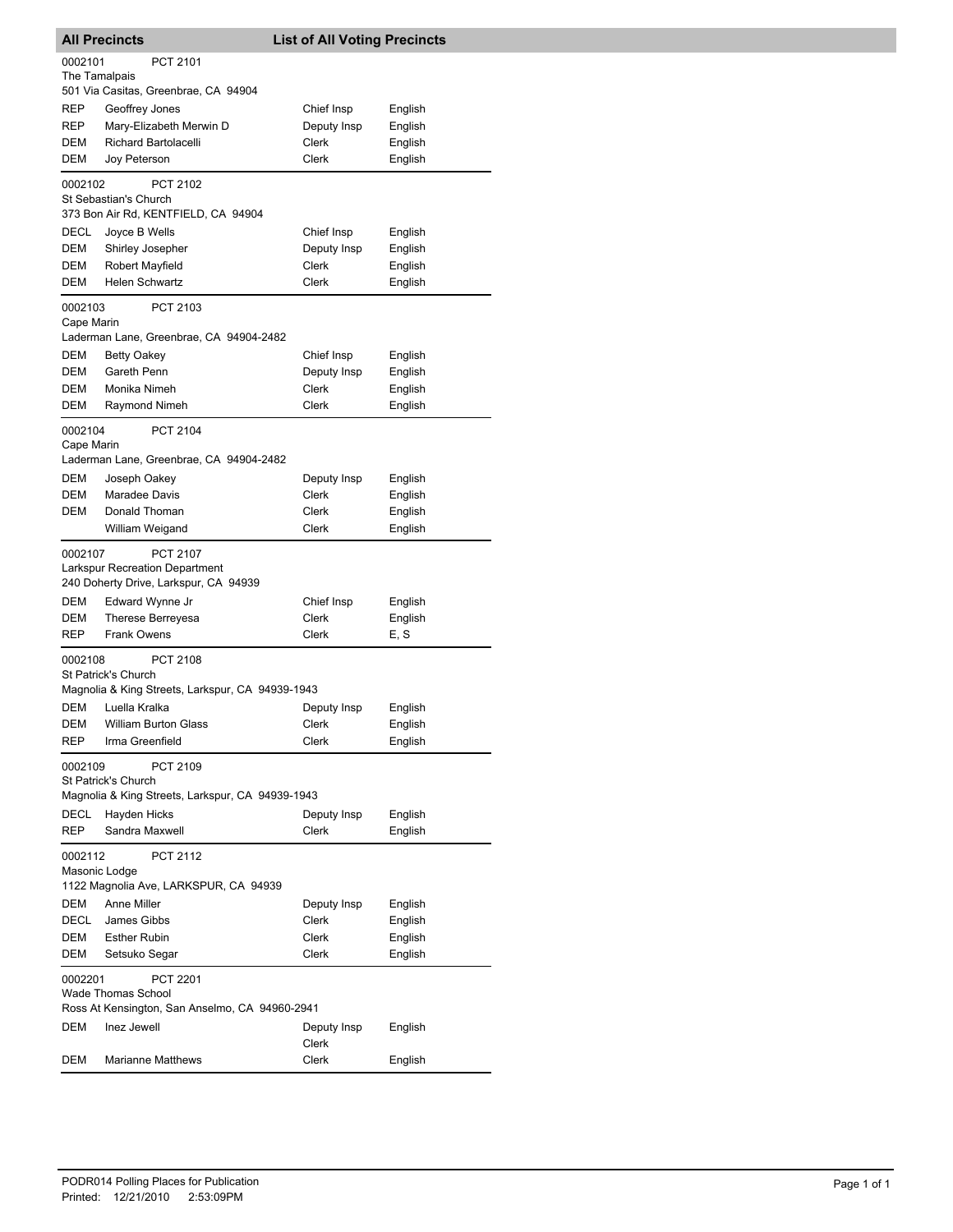|                                 | <b>All Precincts</b>                                                                                    | <b>List of All Voting Precincts</b> |                    |
|---------------------------------|---------------------------------------------------------------------------------------------------------|-------------------------------------|--------------------|
| 0002205                         | <b>PCT 2205</b><br>American Legion Hall<br>120 Veterans Place, San Anselmo, CA 94960                    |                                     |                    |
| REP                             |                                                                                                         |                                     |                    |
| DECL                            | Grant Bucknum<br><b>Theresa Allen</b>                                                                   | Deputy Insp<br>Clerk                | English<br>English |
| REP                             | Jeanette Marquez                                                                                        | Clerk                               | English            |
|                                 |                                                                                                         |                                     |                    |
| 0002206                         | <b>PCT 2206</b><br>American Legion Hall                                                                 |                                     |                    |
|                                 | 120 Veterans Place, San Anselmo, CA 94960                                                               |                                     |                    |
| DEM                             | C Dean Guthrie                                                                                          | Clerk                               | English            |
| DEM<br>REP                      | Christopher Lynch<br><b>Hilda Mills</b>                                                                 | Clerk<br>Clerk                      | English            |
|                                 |                                                                                                         |                                     | English            |
| 0002207                         | <b>PCT 2207</b><br>Ross Valley Fire Station #19<br>777 San Anselmo Ave, SAN ANSELMO, CA 94960           |                                     |                    |
| REP                             | <b>Everett Farey</b>                                                                                    | Chief Insp                          | English            |
| DEM                             | Nance Rosencranz                                                                                        | Clerk                               | English            |
| DEM                             | Janet Zeller                                                                                            | Clerk                               | English            |
| 0002301                         | PCT 2301<br>Fairfax Women's Club<br>46 Park Rd, FAIRFAX, CA 94930                                       |                                     |                    |
| REP                             | Kathleen Bouey                                                                                          | Clerk                               | English            |
| GRN                             | Cindi Darling                                                                                           | Clerk                               | English            |
|                                 | Althea Trevor                                                                                           | Clerk                               | English            |
| 0002302                         | PCT 2302<br>Fairfax Women's Club<br>46 Park Rd, FAIRFAX, CA 94930                                       |                                     |                    |
| REP                             | Dell Blodgett                                                                                           | Clerk                               | English            |
| DEM                             | Barbara Lange                                                                                           | Clerk                               | English            |
| 0002303<br><b>REP</b>           | PCT 2303<br><b>Fairfax Fire Station</b><br>Corner Bolinas & Park, FAIRFAX, CA 94930<br>Frederick Codoni | Chief Insp                          | English            |
| DEM                             | Denyce Vogler-Codoni                                                                                    | Deputy Insp                         | English            |
|                                 | Anthony Starelli                                                                                        | Clerk                               | English            |
|                                 |                                                                                                         |                                     |                    |
| 0002304                         | <b>PCT 2304</b><br>Fairfax Regional Library<br>2097 Sir Francis Drake Blvd, Fairfax, CA 94930-1115      |                                     |                    |
|                                 | DEM Joyce Cole                                                                                          | Chief Insp                          | English            |
| DEM                             | Maureen Mc Manus                                                                                        | Deputy Insp<br>Clerk                | English            |
| GRN                             | Rue Burlingham                                                                                          | Clerk                               | E, S               |
| 0002305<br><b>Bennett House</b> | PCT 2305                                                                                                |                                     |                    |
|                                 | 53 Taylor Drive (Claus & Taylor), FAIRFAX, CA 94930                                                     |                                     |                    |
| DEM                             | Elizabeth Philcox                                                                                       | Chief Insp                          | English            |
| DEM                             | Patty Stockard                                                                                          | Deputy Insp                         | English            |
| DEM                             | Jennie Lutz                                                                                             | Clerk                               | English            |
| DEM                             | Sydney Philcox                                                                                          | Clerk                               | English            |
| 0002306<br>Manor School         | PCT 2306<br>150 Oak Manor Dr, FAIRFAX, CA 94930                                                         |                                     |                    |
| GRN                             | Sheila Mc Neil                                                                                          | Chief Insp                          | English            |
| DEM                             | Michael Kenyon                                                                                          | Clerk                               | English            |
| 0002402<br>Ross School          | PCT 2402<br>9 Lagunitas Rd, Ross, CA 94957                                                              |                                     |                    |
| REP                             | Carolyn Emilie Dingwall                                                                                 | Clerk                               | English            |
| DEM                             | Fillegenie Levasseur                                                                                    | Clerk                               | English            |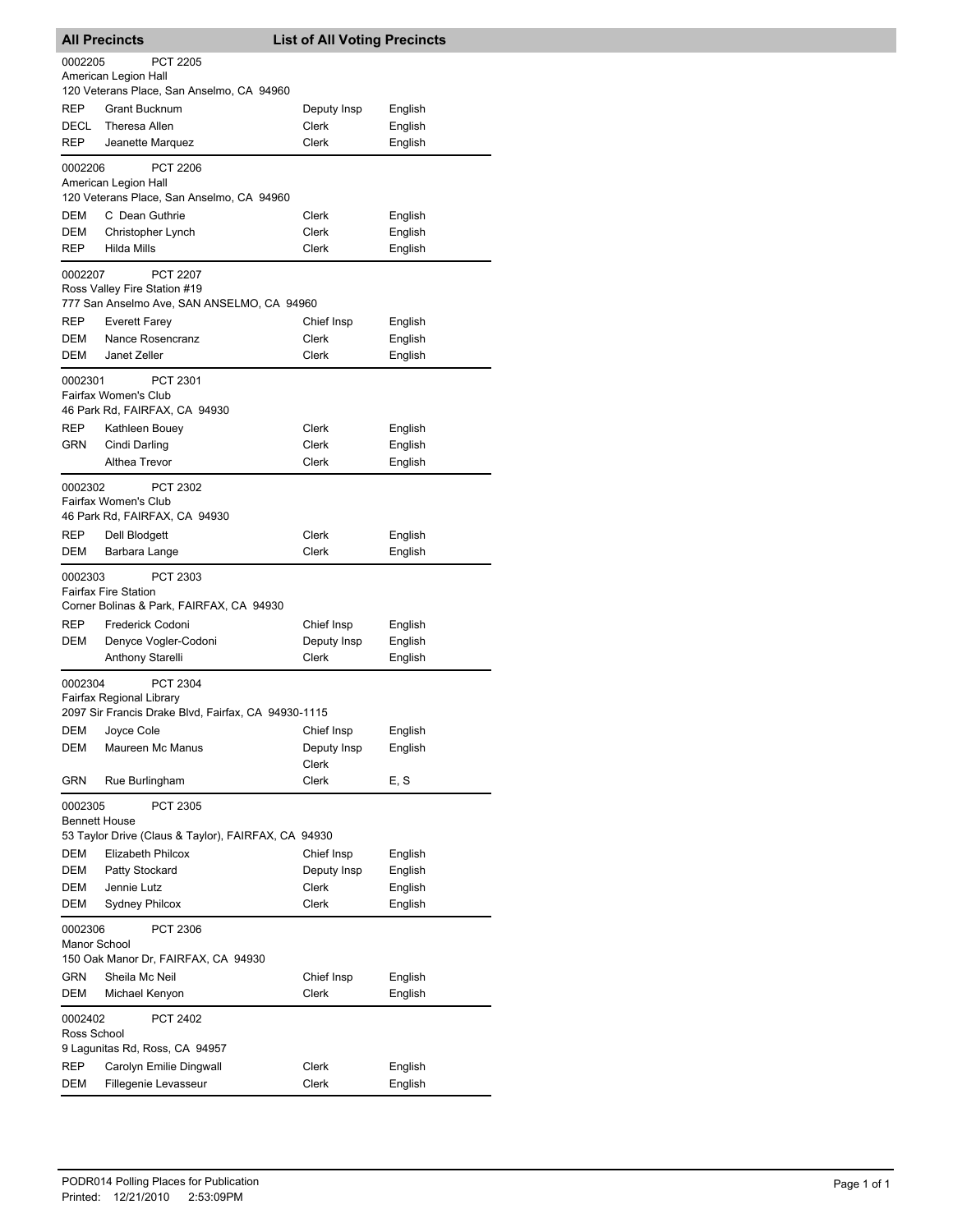|                          | <b>All Precincts</b>                                                                                  | <b>List of All Voting Precincts</b> |                    |
|--------------------------|-------------------------------------------------------------------------------------------------------|-------------------------------------|--------------------|
| 0002504<br>Masonic Lodge | <b>PCT 2504</b>                                                                                       |                                     |                    |
|                          | 1122 Magnolia Ave, LARKSPUR, CA 94939                                                                 |                                     |                    |
| DECL                     | James Moore                                                                                           | Deputy Insp                         | English            |
| REP                      | Virginia Moore                                                                                        | Clerk                               | English            |
| REP                      | Alice Thomas                                                                                          | Clerk                               | English            |
| 0002600                  | PCT 2600<br>Sleepy Hollow Homes Association<br>1317 Butterfield Rd, San Anselmo, CA 94960-1055        |                                     |                    |
| DEM                      | Margaret Mary Wilson                                                                                  | Chief Insp                          | English            |
| REP                      | Angela Gaona                                                                                          | <b>Clerk</b>                        | English            |
| <b>DEM</b>               | Carol Nichelini                                                                                       | Clerk                               | English            |
| 0002601                  | PCT 2601<br>Sleepy Hollow Presbyterian Church<br>100 Tarry Rd, San Anselmo, CA 94960-1066             |                                     |                    |
| REP                      | Constance Berto                                                                                       | Chief Insp                          | E, S               |
| REP                      | Colleen Harpst                                                                                        | Clerk                               | English            |
| 0002602                  | <b>PCT 2602</b><br>Sleepy Hollow Homes Association<br>1317 Butterfield Rd, San Anselmo, CA 94960-1055 |                                     |                    |
| REP                      | Sally Zunino                                                                                          | Deputy Insp                         | English            |
| <b>DEM</b>               | Ellen Greenwood                                                                                       | Clerk                               | English            |
| DECL                     | Peter Verdone                                                                                         | Clerk                               | English            |
| 0002701<br>Manor School  | PCT 2701<br>150 Oak Manor Dr, FAIRFAX, CA 94930                                                       |                                     |                    |
| REP                      | Marcia Dunn                                                                                           | Deputy Insp                         | English            |
| DEM                      | Stewart Munnerlyn                                                                                     | Clerk                               | English            |
| DEM                      | Wayne Rush                                                                                            | Clerk                               | English            |
| 0002800                  | <b>PCT 2800</b><br>St Sebastian's Church<br>373 Bon Air Rd, KENTFIELD, CA 94904                       |                                     |                    |
| DEM                      | Jean Musgrave                                                                                         | Deputy Insp                         | English            |
| REP                      | Anthony De Benedict                                                                                   | Clerk                               | English            |
| DEM                      | Corinne K Windman                                                                                     | Clerk                               | English            |
| 0002801                  | PCT 2801<br>St Sebastian's Church<br>373 Bon Air Rd, KENTFIELD, CA 94904                              |                                     |                    |
| DEM                      | Sheila Hershon                                                                                        | Deputy Insp                         | English            |
| REP                      | <b>Ruth Baney</b>                                                                                     | Clerk                               | English            |
| DECL<br>DEM              | Russell Guidi                                                                                         | Clerk<br><b>Clerk</b>               | English<br>English |
| 0002902                  | Michelle Mayfield-Baske<br>PCT 2902                                                                   |                                     |                    |
|                          | San Rafael Community Center<br>618 B St, SAN RAFAEL, CA 94901<br>Deborah Anker                        |                                     |                    |
| DEM<br>DEM               | Georgia Anker                                                                                         | Chief Insp<br>Deputy Insp           | English<br>English |
| REP                      | Donald Stenson                                                                                        | Clerk                               | English            |
| DEM                      | Randa L Stenson                                                                                       | Clerk                               | English            |
| 0002907                  | PCT 2907<br>First Presbyterian Church<br>1510 5th Ave, San Rafael, CA 94901                           |                                     |                    |
| DECL                     | Sue Kokos                                                                                             | Deputy Insp                         | English            |
| DEM                      | Carol Jolliffe                                                                                        | Clerk                               | English            |
| DEM                      | Jay Stuart Lustgarten                                                                                 | Clerk                               | English            |
| 0002908                  | PCT 2908<br>San Rafael Community Center                                                               |                                     |                    |
|                          | 618 B St, SAN RAFAEL, CA 94901                                                                        |                                     |                    |
| DEM                      | Jennifer Anker                                                                                        | Deputy Insp                         | English            |
| DEM                      | Lucinda Daniel                                                                                        | Clerk                               | English            |
| DEM                      | Roberta Kemp                                                                                          | Clerk                               | English            |
| LIB                      | Gladys Pereira                                                                                        | Clerk                               | English            |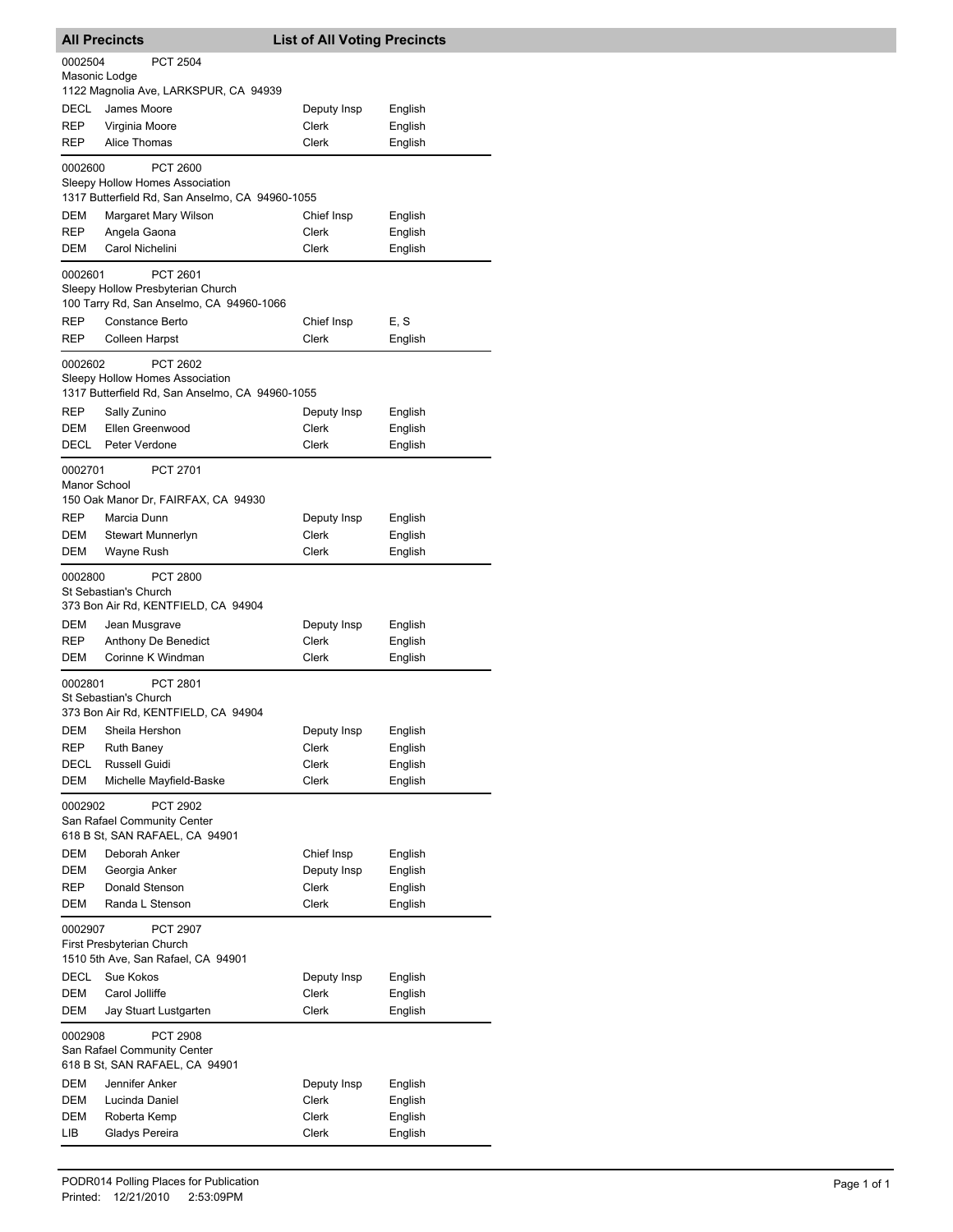| <b>All Precincts</b>     |                                                                             | <b>List of All Voting Precincts</b> |                    |
|--------------------------|-----------------------------------------------------------------------------|-------------------------------------|--------------------|
| 0003001                  | C-3001                                                                      |                                     |                    |
|                          | Sausalito Women's Club                                                      |                                     |                    |
|                          | 120 Central Ave, Sausalito, CA 94965                                        |                                     |                    |
| DEM                      | Louise Dzimian                                                              | Deputy Insp                         | English            |
|                          |                                                                             | Clerk                               |                    |
| DEM                      | Robert Savely                                                               | Clerk                               | English            |
| 0003002                  | C-3002                                                                      |                                     |                    |
|                          | Star Of Sea Catholic Church                                                 |                                     |                    |
|                          | 180 Harrison Ave, SAUSALITO, CA 94965<br><b>Eileen Perkins</b>              |                                     |                    |
| <b>REP</b><br><b>REP</b> | <b>Charles Donald</b>                                                       | Deputy Insp<br>Clerk                | English<br>English |
|                          |                                                                             |                                     |                    |
| 0003003                  | C-3003                                                                      |                                     |                    |
|                          | Sewerage Agency Of So Marin<br>450 Sycamore Ave, Mill Valley, CA 94941-2232 |                                     |                    |
| DECL                     | <b>Robert Stauder</b>                                                       | Chief Insp                          | English            |
| DECL                     | Deanna Lee                                                                  | Clerk                               | English            |
|                          |                                                                             |                                     |                    |
| 0003004                  | $C-3004$                                                                    |                                     |                    |
|                          | Episcopal Church Of Our Savior<br>10 Old Mill St, MILL VALLEY, CA 94941     |                                     |                    |
| DEM                      | <b>Frances Wolff</b>                                                        | Deputy Insp                         | English            |
| <b>REP</b>               | <b>Byron Fox</b>                                                            | Clerk                               | English            |
| DEM                      | Marianne Pelet                                                              | Clerk                               | English            |
|                          |                                                                             |                                     |                    |
| 0003005                  | $C-3005$                                                                    |                                     |                    |
|                          | Our Lady Of Mt Carmel Church<br>3 Oakdale Ave, MILL VALLEY, CA 94941        |                                     |                    |
| REP                      | Barbara Stauder                                                             | Chief Insp                          | English            |
|                          |                                                                             | Deputy Insp                         |                    |
| DEM                      | Sarah F Greenberg                                                           | Clerk                               | English            |
| DEM                      | Nancy M Padou                                                               | Clerk                               | English            |
| 0003006                  | $C-3006$                                                                    |                                     |                    |
| Park School              |                                                                             |                                     |                    |
|                          | 360 E. Blithedale Ave, Mill Valley, CA 94941-2140                           |                                     |                    |
| DEM                      | Phillip Vizcarra                                                            | Chief Insp                          | English            |
| <b>REP</b>               | Barbara Morgan                                                              | Deputy Insp                         | English            |
| DECL                     | John Geary                                                                  | Clerk                               | English            |
| DEM                      | Pat B Stroud                                                                | Clerk                               | E, S               |
| 0003007                  | C-3007                                                                      |                                     |                    |
| Park School              |                                                                             |                                     |                    |
|                          | 360 E. Blithedale Ave, Mill Valley, CA 94941-2140                           |                                     |                    |
| DEM                      | Sandra Lamke                                                                | Deputy Insp                         | English            |
| DEM                      | Nicole Evatz                                                                | Clerk                               | English            |
| <b>DEM</b>               | Martin Russell                                                              | Clerk                               | English            |
| 0003008                  | C-3008                                                                      |                                     |                    |
|                          | Mill Valley Community Ctr                                                   |                                     |                    |
|                          | 180 Camino Alto, Mill Valley, CA 94941-4603                                 |                                     |                    |
| DEM                      | Scott Dulaney Palmer                                                        | Chief Insp                          | English            |
|                          |                                                                             | Deputy Insp                         |                    |
| DEM                      | Robert Pepper                                                               | Clerk                               | English            |
| DEM                      | Renn Vara                                                                   | Clerk                               | English            |
| 0003009                  | C-3009                                                                      |                                     |                    |
|                          | Tam Valley Community Ctr                                                    |                                     |                    |
|                          | 203 Marin Ave, Mill Valley, CA 94941-4068                                   |                                     |                    |
| REP                      | Nuri Sutter                                                                 | Deputy Insp                         | English            |
| DEM                      | Margaret Eastman                                                            | Clerk                               | English            |
|                          |                                                                             |                                     |                    |
| 0003010                  | $C-3010$<br>Almonte Improvement Club                                        |                                     |                    |
|                          | Almonte & Wisteria Way, Mill Valley, CA 94941-4138                          |                                     |                    |
| REP                      | Ernest Au Jr                                                                | Deputy Insp                         | English            |
| REP                      | <b>Walter Dods</b>                                                          | Clerk                               | English            |
| DEM                      | Valerie Field                                                               | Clerk                               | English            |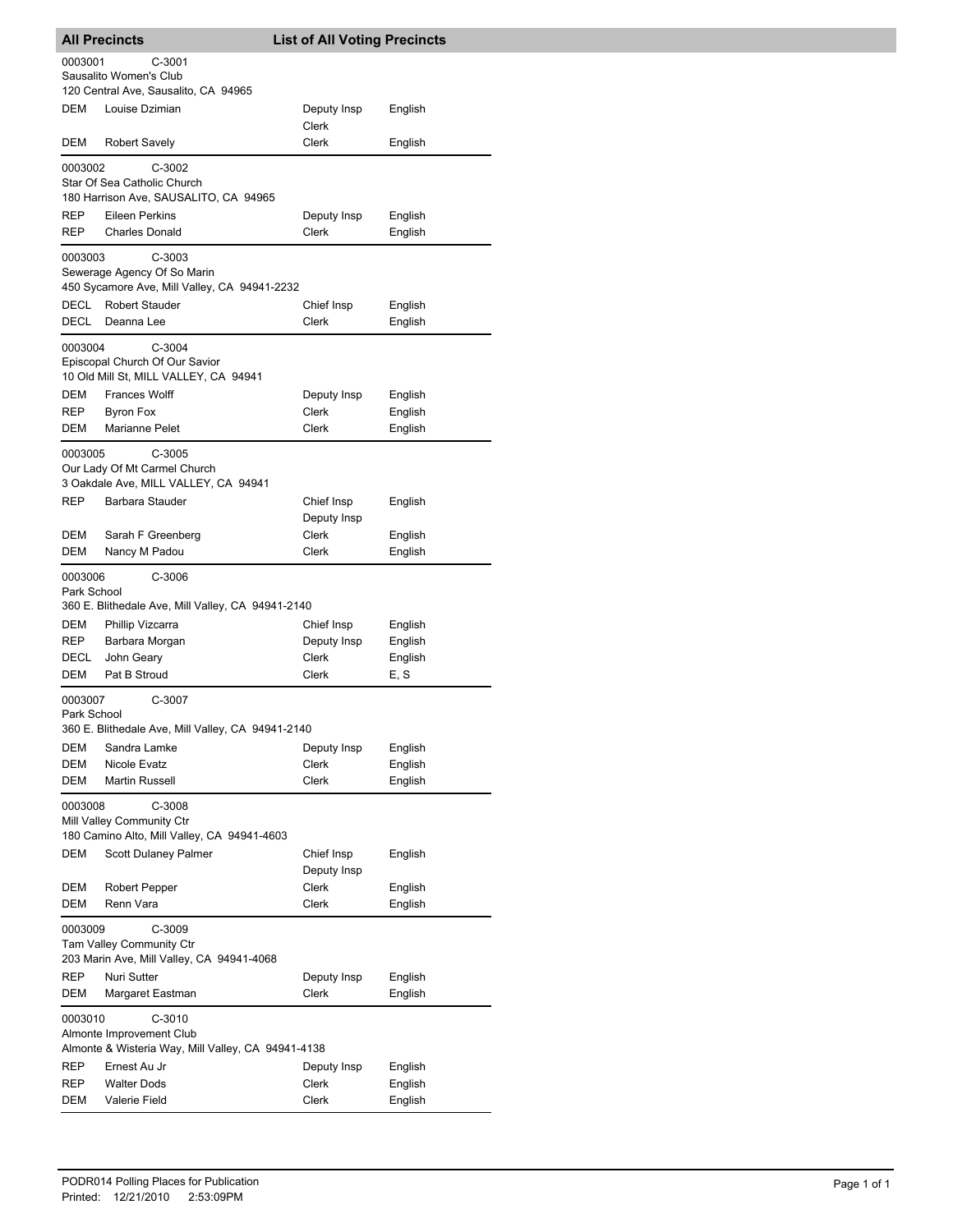## **All Precincts List of All Voting Precincts** Almonte & Wisteria Way, Mill Valley, CA 94941-4138 Almonte Improvement Club 0003011 C-3011 Deputy Insp Clerk DECL Beth Brandes Clerk Clerk English 111 Seminary Dr., MILL VALLEY, CA 94941 Strawberry Shores Office 0003012 C-3012 DEM Kimberly Schifrin **Deputy Insp** English DECL Beverly Kern Clerk Clerk English DEM Elaine Neuwirth **Clerk** Clerk English 308 Reed Blvd, MILL VALLEY, CA 94941 So Marin Fire Protection Dist 0003013 C-3013 DEM Wilma Zepp **Chief Insp** English DEM Ruth Adrain **Deputy Insp** English DEM Afsar Fattahi Clerk Clerk English 9 Shepherd Way, TIBURON, CA 94920 Shepherd Of Hills Lutheran Church 0003015 C-3015 DEM Marcelle Scholl Chief Insp English DEM Eleanor Bloch Deputy Insp English Clerk DEM Stephen Silberstein Clerk Clerk English 180 Harrison Ave, SAUSALITO, CA 94965 Star Of Sea Catholic Church 0003104 PCT 3104 DEM Stan Walker **Deputy Insp** English REP David Schieser Clerk Clerk English DEM Lillian Zahrt Clerk Clerk English 420 Litho Street, SAUSALITO, CA 94965 Sausalito City Hall 0003105 PCT 3105 DEM Annelouise Elkington Chief Insp English REP Billie Anderson **Deputy Insp** English REP Sherry Johanson Clerk Clerk English DECL Barbara Ann Smith-Cortrel Clerk English 420 Litho Street, SAUSALITO, CA 94965 Sausalito City Hall 0003106 PCT 3106 DEM Linda Agapekian Deputy Insp E, S REP Patricia Finnegan Clerk Clerk English DEM Rita Kiesow Clerk Clerk English 420 Litho Street, SAUSALITO, CA 94965 Sausalito City Hall 0003107 PCT 3107 DEM Lynn Eichinger Communist Communist Deputy Insp English DEM James Adams **Clerk** English DEM Hara Bosch Clerk Clerk English DEM Nancy Clark Clerk Clerk English 0003201 PCT 3201

|      | Mill Valley Community Ctr                   |             |         |  |
|------|---------------------------------------------|-------------|---------|--|
|      | 180 Camino Alto, Mill Valley, CA 94941-4603 |             |         |  |
| DEM  | Morgan Smith                                | Deputy Insp | English |  |
| DECL | Punita Patel                                | Clerk       | English |  |
| DEM  | Dorothy Segal                               | Clerk       | English |  |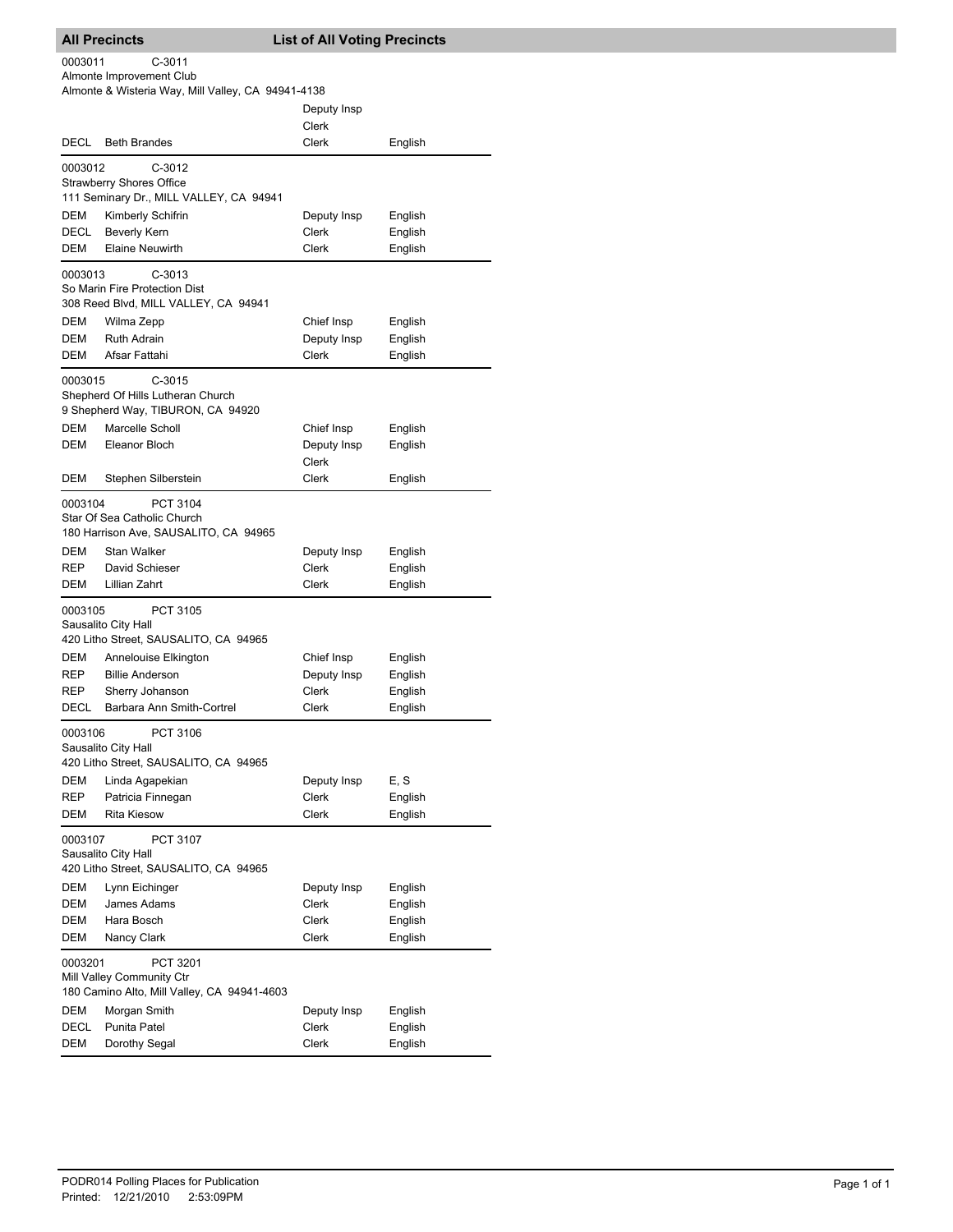|                           | <b>All Precincts</b>                        | <b>List of All Voting Precincts</b> |         |
|---------------------------|---------------------------------------------|-------------------------------------|---------|
| 0003204                   | <b>PCT 3204</b>                             |                                     |         |
|                           | Mill Valley City Hall                       |                                     |         |
|                           | 26 Corte Madera Ave, MILL VALLEY, CA 94941  |                                     |         |
| <b>REP</b>                | Elinor Franchetti                           | Chief Insp                          | English |
| <b>REP</b>                | <b>Bruno Franchetti</b>                     | Deputy Insp                         | English |
| <b>GRN</b>                | Lisbeth Koelker                             | Clerk                               | English |
| DEM                       | Marcia Koski                                | Clerk                               | English |
| 0003207                   | PCT 3207                                    |                                     |         |
|                           | Our Lady Of Mt Carmel Church                |                                     |         |
|                           | 3 Oakdale Ave, MILL VALLEY, CA 94941        |                                     |         |
| <b>DEM</b>                | Zoe Borkowski                               | Deputy Insp                         | English |
| DECL                      | <b>Christopher Collor</b>                   | Clerk                               | English |
| REP                       | Patricia Harrington                         | Clerk                               | English |
| DEM                       | Mary Pavlisin                               | Clerk                               | English |
| 0003209                   | PCT 3209                                    |                                     |         |
|                           | Mill Valley Community Ctr                   |                                     |         |
|                           | 180 Camino Alto, Mill Valley, CA 94941-4603 |                                     |         |
| <b>DEM</b>                | Nancy Rhine                                 | Deputy Insp                         | English |
|                           | <b>Mardelle Buss</b>                        | Clerk                               | English |
| <b>REP</b>                | Ursula Kerr                                 | Clerk                               | English |
| DEM                       | Regina Rummel                               | Clerk                               | English |
| 0003216                   | PCT 3216                                    |                                     |         |
| The Redwoods              |                                             |                                     |         |
|                           | 40 Camino Alto, MILL VALLEY, CA 94941       |                                     |         |
| DEM                       | Elizabeth Moody<br>Doris Martini            | Chief Insp                          | English |
| DEM                       |                                             | Deputy Insp<br>Clerk                | English |
| DEM                       | Mary Ann Rozen                              | Clerk                               | English |
| 0003301                   | PCT 3301                                    |                                     |         |
|                           | Shepherd Of Hills Lutheran Church           |                                     |         |
|                           | 9 Shepherd Way, TIBURON, CA 94920           |                                     |         |
| <b>REP</b>                | <b>Thorvald Jensen</b>                      | Deputy Insp                         | English |
| DECL                      | Janica Anderson                             | Clerk                               | English |
| DEM                       | Barbara Gach                                | Clerk                               | English |
|                           |                                             |                                     |         |
| 0003302<br>Del Mar School | PCT 3302                                    |                                     |         |
|                           | 105 Avenida Miraflores, Tiburon, CA 94920   |                                     |         |
| <b>REP</b>                | <b>William Teiser</b>                       | Chief Insp                          | English |
|                           |                                             | Clerk                               |         |
| 0003303                   | PCT 3303                                    |                                     |         |
|                           | <b>Tiburon Baptist Church</b>               |                                     |         |
|                           | 445 Greenwood Beach Rd, TIBURON, CA 94920   |                                     |         |
| DEM                       | Susan Schmidt                               | Chief Insp                          | English |
| REP                       | Carolyn Fanning                             | Deputy Insp                         | English |
| DEM                       | James Davenport                             | Clerk                               | English |
| DEM                       | Joeann Edmonds                              | Clerk                               | English |
| REP                       | James Elias Salerno                         | Clerk                               | English |
| 0003304                   | PCT 3304                                    |                                     |         |
|                           | <b>Tiburon Town Hall</b>                    |                                     |         |
|                           | 1505 Tiburon Blvd, Tiburon, CA 94920        |                                     |         |
| DEM                       | Robert Flynn                                | Chief Insp                          | English |
| REP                       | Janet O Neill                               | Deputy Insp                         | English |
| DECL                      | I Erika Brooks                              | Clerk                               | English |
| 0003305                   | <b>PCT 3305</b>                             |                                     |         |
|                           | <b>Tiburon Town Hall</b>                    |                                     |         |
|                           | 1505 Tiburon Blvd, Tiburon, CA 94920        |                                     |         |
| DEM                       | F Ramirez                                   | Deputy Insp                         | E, S    |
| DECL                      | <b>Mabel Hulsbus</b>                        | Clerk                               | E, S    |
| DEM                       | Dorothy Solomon                             | Clerk                               | English |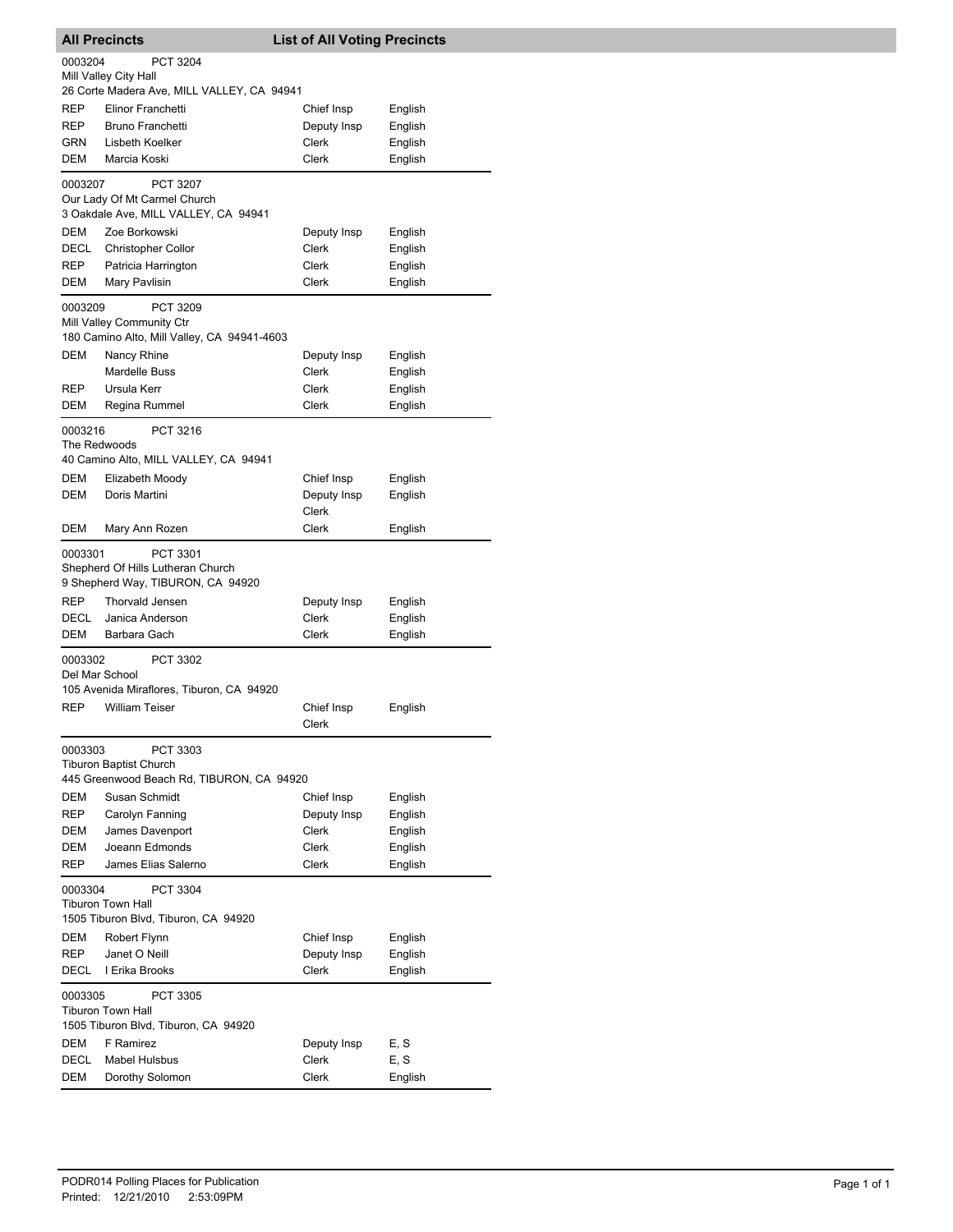| <b>All Precincts</b>              |                                                                                                               | <b>List of All Voting Precincts</b>         |                                          |
|-----------------------------------|---------------------------------------------------------------------------------------------------------------|---------------------------------------------|------------------------------------------|
| 0003306                           | PCT 3306<br><b>Tiburon Town Hall</b><br>1505 Tiburon Blvd, Tiburon, CA 94920                                  |                                             |                                          |
| DEM<br>DECL<br>DECL               | <b>Richard Fahrner</b><br>Elizabeth De Tomasi<br>Carolee Fisk                                                 | Deputy Insp<br>Clerk<br><b>Clerk</b>        | English<br>English<br>English            |
| 0003307<br><b>Bel Aire School</b> | <b>PCT 3307</b><br>277 Karen Way, TIBURON, CA 94920                                                           |                                             |                                          |
| REP<br>REP<br>DEM<br>DEM          | Roy Benvenuti<br>Sue Benvenuti<br>Lois Karpenko<br>Norman Alan Schwab                                         | Chief Insp<br>Deputy Insp<br>Clerk<br>Clerk | English<br>English<br>English<br>English |
| 0003401<br>DEM                    | PCT 3401<br><b>Belvedere Community Center</b><br>Community Road, Belvedere, CA 94920<br><b>Ronald Reuther</b> | Chief Insp                                  |                                          |
| <b>REP</b><br>REP                 | Jean Oller<br>Lucy Walton                                                                                     | Clerk<br>Clerk                              | English<br>English<br>English            |
| 0003402                           | PCT 3402<br><b>Belvedere Community Center</b><br>Community Road, Belvedere, CA 94920                          |                                             |                                          |
| <b>REP</b><br>DEM<br>REP          | Ida Mae H Berg<br>Hilda M Harrison<br>Rebecca Rygh                                                            | Deputy Insp<br><b>Clerk</b><br><b>Clerk</b> | English<br>English<br>English            |
| 0003502                           | PCT 3502<br><b>Tam Valley Community Ctr</b><br>203 Marin Ave, Mill Valley, CA 94941-4068                      |                                             |                                          |
| DECL<br>DECL                      | Rebecca Louise Kraft<br>Dorothy Bray                                                                          | Deputy Insp<br>Clerk                        | English<br>English                       |
| 0003503                           | PCT 3503<br>Tam Valley Community Ctr<br>203 Marin Ave, Mill Valley, CA 94941-4068                             |                                             |                                          |
| DEM<br><b>REP</b><br>DEM<br>DEM   | Maggi Nicholson<br><b>Gail Cassee</b><br>Ralph Johnson<br>Mary Natica Lyons                                   | Deputy Insp<br>Clerk<br>Clerk<br>Clerk      | English<br>E, S<br>English<br>English    |
| 0003507                           | PCT 3507<br>Tam Valley Community Ctr<br>203 Marin Ave, Mill Valley, CA 94941-4068                             |                                             |                                          |
|                                   |                                                                                                               | Deputy Insp<br>Clerk                        |                                          |
| 0003600                           | PCT 3600<br>Marguerita C. Johnson Senior Center<br>640 Drake Ave, Marin City, CA 94965                        |                                             |                                          |
| DEM                               | Susan Lincoln                                                                                                 | Deputy Insp<br><b>Clerk</b>                 | English                                  |
| 0003601                           | PCT 3601<br>Marquerita C. Johnson Senior Center<br>640 Drake Ave, Marin City, CA 94965                        |                                             |                                          |
| DEM<br>DEM<br>DEM                 | Lawrence Becker<br>Eric Dhall<br>Ava Tate<br>Annie Wilson                                                     | Deputy Insp<br>Clerk<br>Clerk<br>Clerk      | English<br>English<br>English<br>English |
| 0003602                           | PCT 3602<br>Marguerita C. Johnson Senior Center<br>640 Drake Ave, Marin City, CA 94965                        |                                             |                                          |
| DEM                               | Christopher Urda                                                                                              | Clerk<br>Clerk                              | English                                  |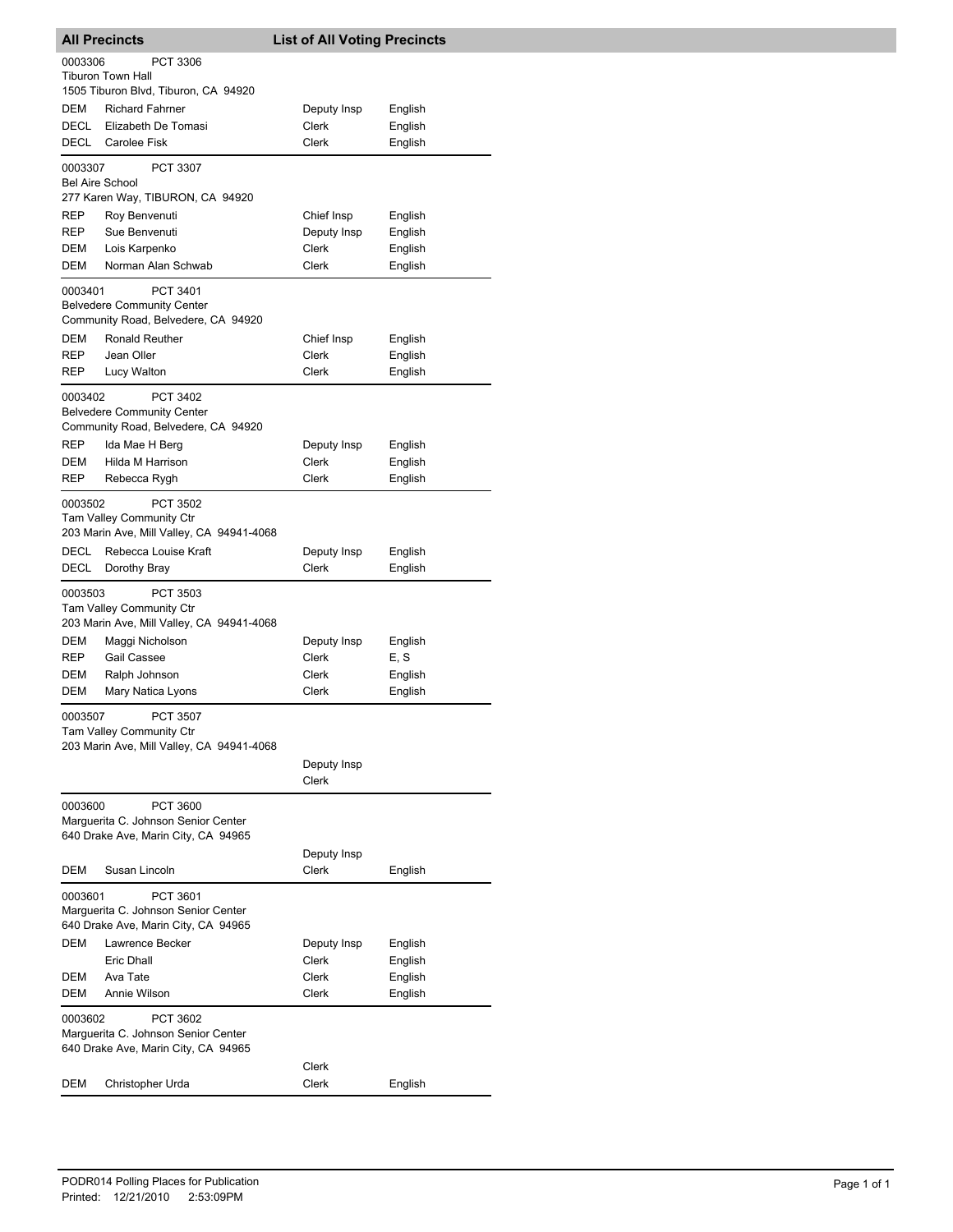|                                                                                                              | <b>All Precincts</b>                                                                         | <b>List of All Voting Precincts</b> |                    |  |  |
|--------------------------------------------------------------------------------------------------------------|----------------------------------------------------------------------------------------------|-------------------------------------|--------------------|--|--|
| 0003704<br><b>PCT 3704</b><br><b>Tiburon Baptist Church</b><br>445 Greenwood Beach Rd, TIBURON, CA 94920     |                                                                                              |                                     |                    |  |  |
| DEM                                                                                                          | Ann Roth-Card                                                                                | Clerk                               | English            |  |  |
|                                                                                                              | 0003705<br><b>PCT 3705</b><br>Marin Amateur Radio Club<br>27 Shell Rd, MILL VALLEY, CA 94941 |                                     |                    |  |  |
| DEM<br><b>REP</b>                                                                                            | August Rath<br>Shirley Davidson Feigenbaum                                                   | Chief Insp<br>Clerk                 | English<br>English |  |  |
| 0004003                                                                                                      | $C-4003$<br>Wild Horse Valley Clubhouse<br>110 Wild Horse Valley Dr, NOVATO, CA 94947        |                                     |                    |  |  |
| DEM                                                                                                          | James Lamb                                                                                   | Deputy Insp<br>Clerk                | English            |  |  |
| 0004005                                                                                                      | $C-4005$<br>Homestead Valley Community Ctr<br>315 Montford Ave, MILL VALLEY, CA 94941        |                                     |                    |  |  |
| DEM                                                                                                          | Patricia Jenkins                                                                             | Chief Insp                          | English            |  |  |
| DEM                                                                                                          | John Binns                                                                                   | Deputy Insp                         | English            |  |  |
| DEM                                                                                                          | Maureen O Connor                                                                             | Clerk                               | English            |  |  |
| REP                                                                                                          | Mary Powell                                                                                  | Clerk                               | English            |  |  |
| 0004006                                                                                                      | $C-4006$<br><b>Bolinas Community Center</b><br>Wharf Rd, Bolinas, CA 94924                   |                                     |                    |  |  |
| DEM                                                                                                          | <b>Richard Arrow</b>                                                                         | Chief Insp                          | English            |  |  |
| DEM                                                                                                          | Cynthia Ann Rodriguez                                                                        | Chief Insp                          | English            |  |  |
| <b>DECL</b>                                                                                                  | Sarah Rossbach                                                                               | Deputy Insp                         | English            |  |  |
| GRN                                                                                                          | David Cattell                                                                                | Clerk                               | E, S               |  |  |
| DECL                                                                                                         | Jon Moore                                                                                    | Clerk                               | English            |  |  |
| 0004007                                                                                                      | C-4007<br>Corte Madera Recreation Center                                                     |                                     |                    |  |  |
|                                                                                                              | Tamalpais Dr, Corte Madera, CA 94925-1561                                                    |                                     |                    |  |  |
| DEM                                                                                                          | Pamela Skrinski                                                                              | Chief Insp                          | English            |  |  |
| DEM                                                                                                          | <b>Sterling Rainey</b>                                                                       | Deputy Insp                         | English            |  |  |
| REP                                                                                                          | W Charles Jensen                                                                             | <b>Clerk</b>                        | English            |  |  |
| DEM                                                                                                          | Marylee Le Doux                                                                              | Clerk                               | English            |  |  |
| 0004008                                                                                                      | C-4008<br>Corte Madera Recreation Center<br>Tamalpais Dr. Corte Madera, CA 94925-1561        |                                     |                    |  |  |
| DEM                                                                                                          | Sharon Mincheff                                                                              | Deputy Insp<br><b>Clerk</b>         | English            |  |  |
| DEM                                                                                                          | James Anderson IV                                                                            | Clerk                               | English            |  |  |
|                                                                                                              | Roanne Sharp                                                                                 | Clerk                               | English            |  |  |
| 0004009<br>C-4009<br>Corte Madera Recreation Center<br>Tamalpais Dr, Corte Madera, CA 94925-1561             |                                                                                              |                                     |                    |  |  |
| <b>DEM</b>                                                                                                   | Ronald Restanio                                                                              | Deputy Insp                         | English            |  |  |
| <b>DEM</b>                                                                                                   | Celeste Di Genova<br>Sonya Sharp                                                             | Clerk<br><b>Clerk</b>               | English            |  |  |
| 0004100<br>PCT 4100                                                                                          |                                                                                              |                                     |                    |  |  |
| Pt. Reyes Fire Station<br>4th & B St, Point Reyes, CA 94956                                                  |                                                                                              |                                     |                    |  |  |
| DEM                                                                                                          | Joan Haley                                                                                   | Chief Insp                          | English            |  |  |
| DEM                                                                                                          | Jess Santana                                                                                 | Deputy Insp                         | English            |  |  |
| DEM                                                                                                          | Kenneth Knabe                                                                                | Clerk                               | English            |  |  |
| DEM                                                                                                          | Myrna Ralston                                                                                | Clerk                               | English            |  |  |
| PCT 4101<br>0004101<br><b>Tomales Regional History Center</b><br>26701 State Route 1, Tomales, CA 94971-0262 |                                                                                              |                                     |                    |  |  |
| REP                                                                                                          | Lois Parks                                                                                   | Chief Insp                          | English            |  |  |
| REP                                                                                                          | Anna Jensen                                                                                  | Deputy Insp                         | English            |  |  |
| DEM                                                                                                          | Maxine Boitano                                                                               | Clerk                               | English            |  |  |
| REP                                                                                                          | Barbara Taddei                                                                               | Clerk                               | English            |  |  |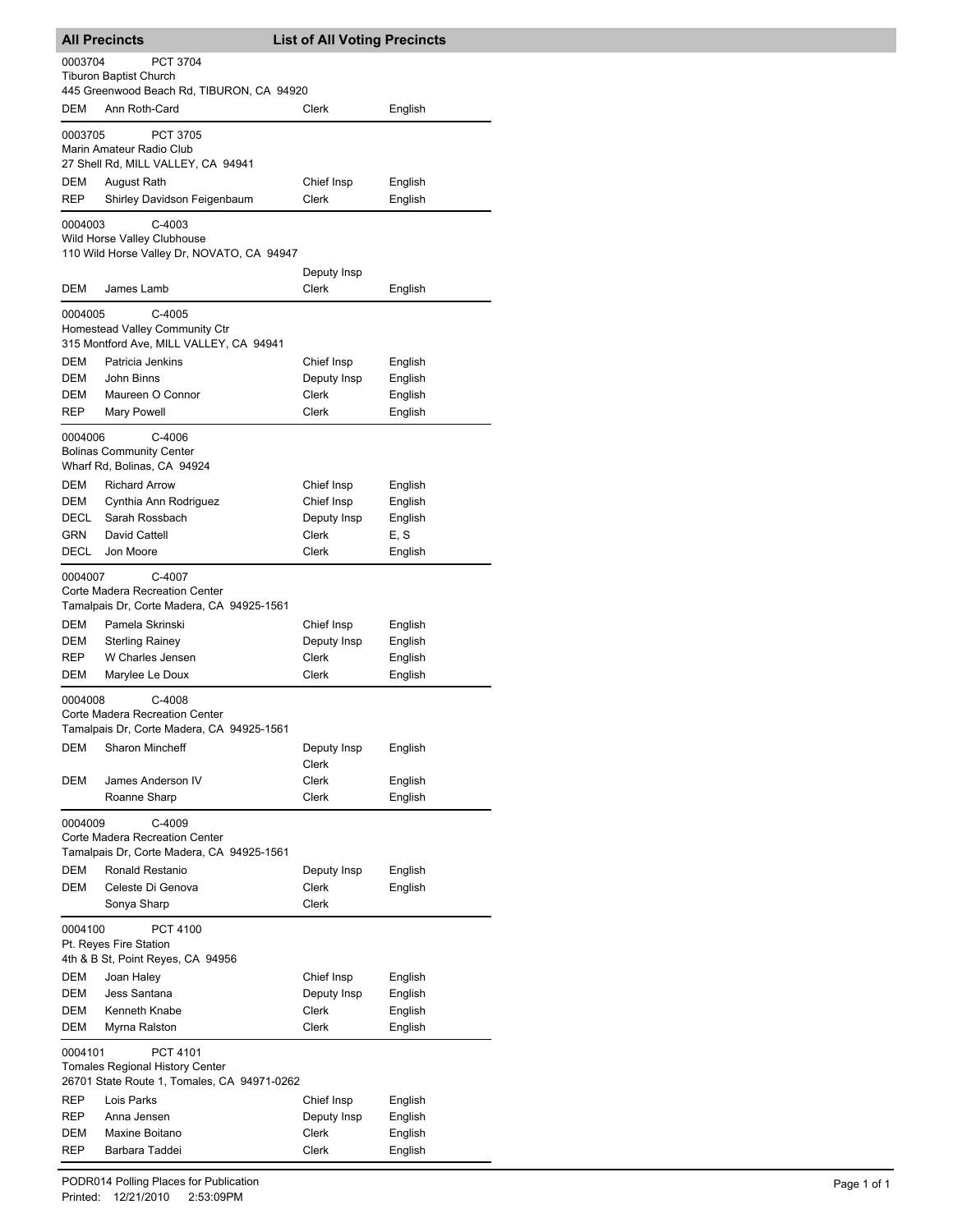| <b>All Precincts</b>                                                                                          |                                                                                       | <b>List of All Voting Precincts</b> |         |  |
|---------------------------------------------------------------------------------------------------------------|---------------------------------------------------------------------------------------|-------------------------------------|---------|--|
| 0004102                                                                                                       | PCT 4102<br>Pt. Reyes Fire Station<br>4th & B St, Point Reyes, CA 94956               |                                     |         |  |
| DEM                                                                                                           | <b>Alice Rantos</b>                                                                   | Deputy Insp                         | English |  |
| <b>DEM</b>                                                                                                    | Gino Andreozzi                                                                        | Clerk                               | English |  |
|                                                                                                               | James Michael Gilardi                                                                 | Clerk                               | English |  |
| DEM                                                                                                           | Cindy Knabe                                                                           | Clerk                               | English |  |
| 0004103                                                                                                       | PCT 4103                                                                              |                                     |         |  |
|                                                                                                               | <b>Inverness Fire House</b><br>50 Inverness Way, INVERNESS, CA 94937                  |                                     |         |  |
| DEM                                                                                                           | <b>Stewart Bryant</b>                                                                 | Chief Insp                          | English |  |
| DEM                                                                                                           | Neoma Joan Stumpf                                                                     | Clerk                               | English |  |
| 0004200                                                                                                       | <b>PCT 4200</b><br><b>Farley Residence</b><br>131 Old Rancheria Rd, Nicasio, CA 94946 |                                     |         |  |
| DEM                                                                                                           | <b>Grace Farley</b>                                                                   | Chief Insp                          | English |  |
| <b>REP</b>                                                                                                    | Mary Lafranchi                                                                        | Deputy Insp                         | English |  |
| DEM                                                                                                           | Heloise Tomasini                                                                      | Clerk                               | English |  |
| 0004301                                                                                                       | PCT 4301<br>Muir Beach Community Center<br>19 Seacape Dr, Muir Beach, CA 94965        |                                     |         |  |
| DEM                                                                                                           | Nancy Knox                                                                            | Chief Insp                          | English |  |
| DEM                                                                                                           | Kathryn Sward                                                                         | Deputy Insp                         | English |  |
| <b>REP</b>                                                                                                    | Arlene Robertson                                                                      | Clerk                               | English |  |
| DEM                                                                                                           | Dallas Saunders                                                                       | Clerk                               | English |  |
| 0004302<br>Alpine Lodge                                                                                       | PCT 4302<br>730 Panoramic Hwy, Mill Valley, CA 94941-1707                             |                                     |         |  |
| DEM                                                                                                           | Elizabeth Bikle                                                                       | Deputy Insp                         | English |  |
| DEM                                                                                                           | Dwayne Hunn                                                                           | Clerk                               | English |  |
| <b>REP</b>                                                                                                    | Nelsona Smith                                                                         | Clerk                               | English |  |
| 0004304                                                                                                       | PCT 4304<br>Homestead Valley Community Ctr<br>315 Montford Ave, MILL VALLEY, CA 94941 |                                     |         |  |
| <b>REP</b>                                                                                                    | <b>Edward Fuchs</b>                                                                   | Deputy Insp                         | English |  |
| DEM                                                                                                           | <b>Matthew Davis</b>                                                                  | Clerk                               | English |  |
| <b>REP</b>                                                                                                    | <b>Kenneth Parker</b>                                                                 | Clerk                               | English |  |
| PCT 4305<br>0004305<br>Stinson Beach Community Center<br>30 Belvedere, STINSON BEACH, CA 94970                |                                                                                       |                                     |         |  |
| <b>DEM</b>                                                                                                    | <b>Frank Wells</b>                                                                    | Chief Insp<br>Deputy Insp           | English |  |
| DEM                                                                                                           | Hathaway Watson III                                                                   | Clerk                               | English |  |
| PCT 4400<br>0004400<br>San Geronimo Valley Community Center<br>Sir Francis Drake Blvd, San Geronimo, CA 94963 |                                                                                       |                                     |         |  |
| <b>DECL</b>                                                                                                   | David O Connor                                                                        | Chief Insp                          | English |  |
| DEM                                                                                                           | <b>Sherry Mesker</b>                                                                  | Deputy Insp                         | English |  |
| DEM                                                                                                           | Molly Lewis                                                                           | Clerk                               | E, S    |  |
| PCT 4401<br>0004401<br>San Geronimo Valley Community Center<br>Sir Francis Drake Blvd, San Geronimo, CA 94963 |                                                                                       |                                     |         |  |
| <b>GRN</b>                                                                                                    | Kenneth Brierley                                                                      | Deputy Insp                         | English |  |
| DEM                                                                                                           | Alex Bernstein                                                                        | Clerk                               | English |  |
| DEM                                                                                                           | Mwanza Furaha                                                                         | Clerk                               | English |  |
| DECL                                                                                                          | Megan Isadore                                                                         | Clerk                               | English |  |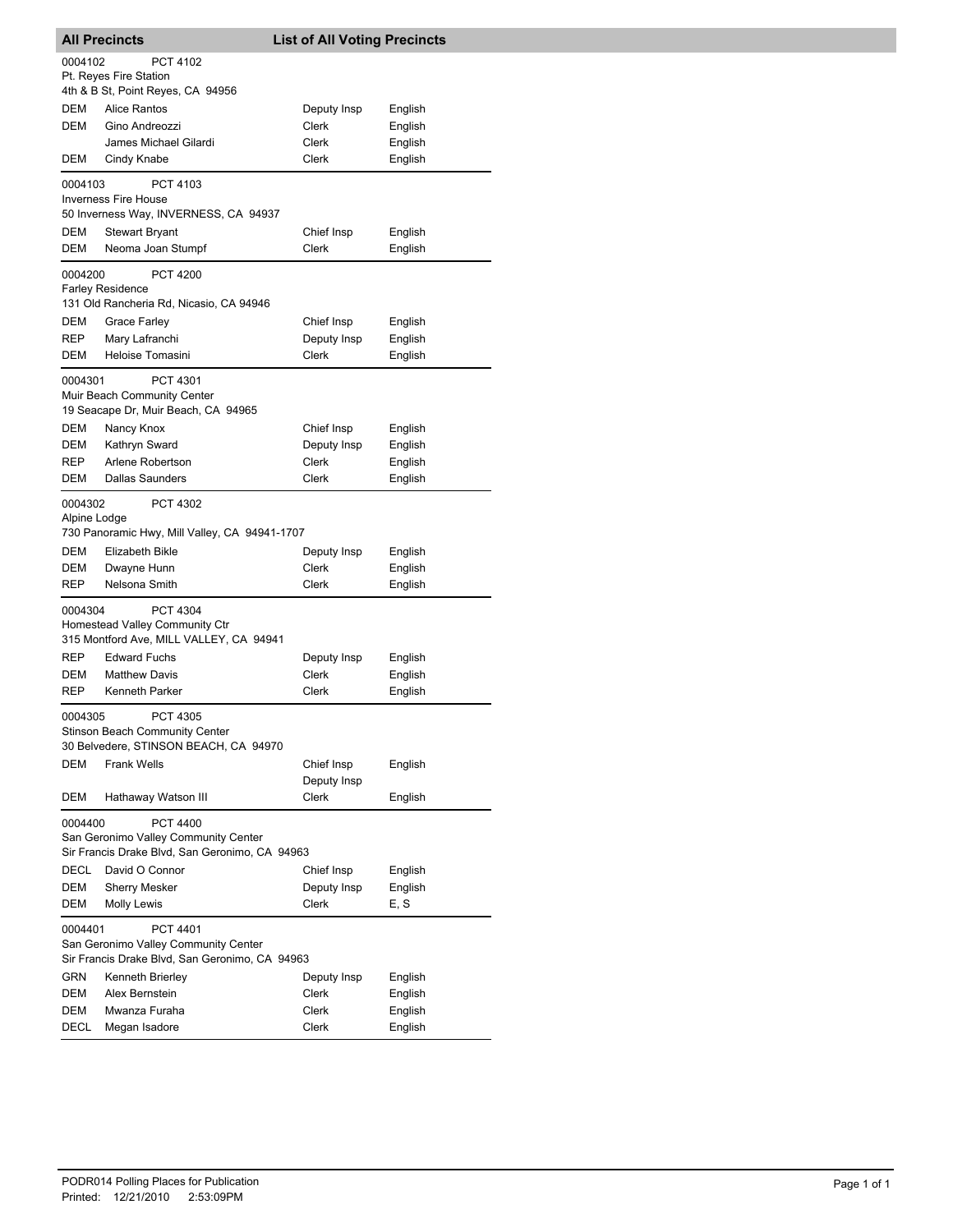| <b>All Precincts</b>                                                                                                                     |                                                                                  | <b>List of All Voting Precincts</b> |                               |  |
|------------------------------------------------------------------------------------------------------------------------------------------|----------------------------------------------------------------------------------|-------------------------------------|-------------------------------|--|
| 0004402                                                                                                                                  | <b>PCT 4402</b><br>Woodacre Improvement Club<br>1 Garden Way, WOODACRE, CA 94973 |                                     |                               |  |
| <b>REP</b><br><b>DEM</b>                                                                                                                 | Krispin Sullivan<br>Kenneth Bullock<br>Jack Freckmann                            | Chief Insp<br>Deputy Insp<br>Clerk  | English<br>English<br>English |  |
| AIP<br>DEM                                                                                                                               | Scott Jones<br>Kathryn Ospital                                                   | Clerk<br>Clerk                      | English<br>English            |  |
| 0004403                                                                                                                                  | PCT 4403<br>Woodacre Improvement Club<br>1 Garden Way, WOODACRE, CA 94973        |                                     |                               |  |
| DEM<br>DEM<br><b>DEM</b>                                                                                                                 | Sherrie Grossi<br>Bryan Lambert<br>Rose Marie La Porta                           | Deputy Insp<br>Deputy Insp<br>Clerk | English<br>English<br>English |  |
| DECL                                                                                                                                     | <b>Kellie Moore</b>                                                              | Clerk                               | English                       |  |
| 0004501                                                                                                                                  | PCT 4501<br><b>Pleasant Valley School</b><br>755 Sutro Ave, Novato, CA 94947     |                                     |                               |  |
| <b>DEM</b><br>DEM                                                                                                                        | Frank Slater Jr<br>John Irvine                                                   | Chief Insp<br>Deputy Insp           | E, S<br>English               |  |
| DEM<br>DEM                                                                                                                               | Sandra Bailey<br>Paul Shermantine                                                | Clerk<br>Clerk                      | English<br>English            |  |
| 0004502<br>Sinaloa School                                                                                                                | <b>PCT 4502</b><br>2045 Vineyard Rd, Novato, CA 94947-3810                       |                                     |                               |  |
| REP                                                                                                                                      | <b>Bruce Stahley</b>                                                             | Deputy Insp                         | English                       |  |
| DEM<br>LІВ                                                                                                                               | Thomas Brady<br>Karen Stagg-Dvorak                                               | Clerk<br>Clerk                      | English<br>English            |  |
| 0004503<br>PCT 4503<br>Presbyterian Church Of Novato<br>710 Wilson Ave, Novato, CA 94947                                                 |                                                                                  |                                     |                               |  |
| REP                                                                                                                                      | Ewald Friedemann                                                                 | Chief Insp                          | English                       |  |
| REP                                                                                                                                      | Katherine Friedemann                                                             | Deputy Insp                         | English                       |  |
| Clerk<br>English<br>DEM<br>Lauren Boyd<br>PCT 4600<br>0004600<br><b>Pickleweed Community Center</b><br>50 Canal St, SAN RAFAEL, CA 94901 |                                                                                  |                                     |                               |  |
| DEM                                                                                                                                      | John G Ortega                                                                    | Chief Insp                          | E, S                          |  |
| DEM<br>DECL<br>DEM                                                                                                                       | Maria Rodriguez<br>Manuel Navarro Jr<br>Man Phan                                 | Deputy Insp<br>Clerk<br>Clerk       | E, S<br>English<br>E, V       |  |
| 0004601<br>PCT 4601<br><b>Pickleweed Community Center</b><br>50 Canal St, SAN RAFAEL, CA 94901                                           |                                                                                  |                                     |                               |  |
| <b>REP</b><br>DEM<br>DECL                                                                                                                | Joanne Keenan<br>Viviene Lezora Gaines<br>Peter Haurus                           | Deputy Insp<br>Clerk<br>Clerk       | English<br>English<br>E, S    |  |
| <b>REP</b>                                                                                                                               | Frank Keenan                                                                     | Clerk                               | English                       |  |
| PCT 4703<br>0004703<br>Corte Madera Recreation Center<br>Tamalpais Dr, Corte Madera, CA 94925-1561                                       |                                                                                  |                                     |                               |  |
|                                                                                                                                          | Pamela Skrinski                                                                  | Deputy Insp                         | English                       |  |
| 0004707<br><b>PCT 4707</b><br>Aegis Of Corte Madera<br>5555 Paradise Dr, Corte Madera, CA 94925-1800                                     |                                                                                  |                                     |                               |  |
| DEM                                                                                                                                      | <b>Beverly Cupp</b>                                                              | Clerk                               | English                       |  |
| DEM                                                                                                                                      | Martha Walters                                                                   | Clerk                               | English                       |  |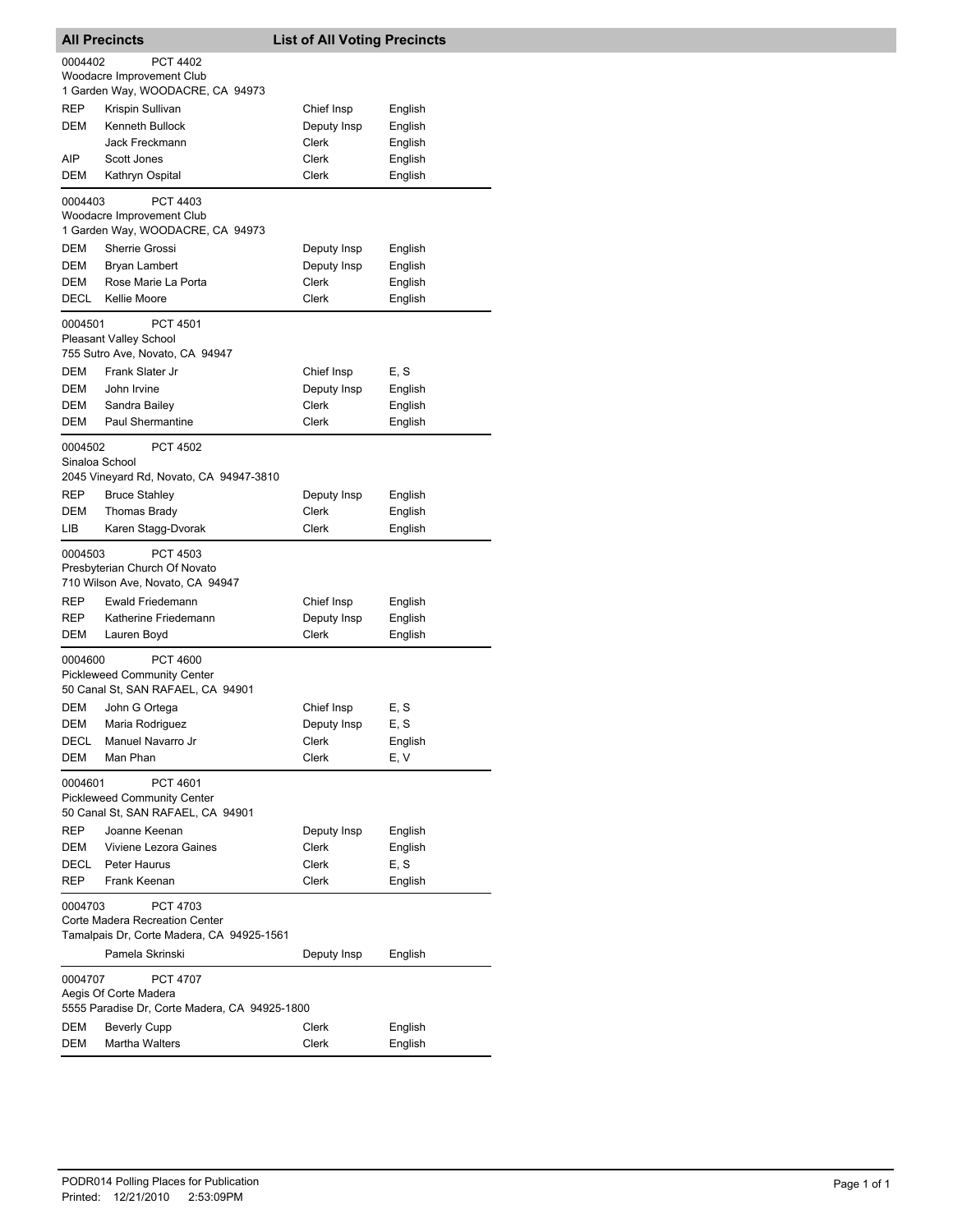| <b>All Precincts</b>                                                     |                                                                        | <b>List of All Voting Precincts</b> |                    |  |
|--------------------------------------------------------------------------|------------------------------------------------------------------------|-------------------------------------|--------------------|--|
| 0004708                                                                  | <b>PCT 4708</b>                                                        |                                     |                    |  |
|                                                                          | Aegis Of Corte Madera<br>5555 Paradise Dr, Corte Madera, CA 94925-1800 |                                     |                    |  |
| REP                                                                      | <b>Craig Yates</b>                                                     | Deputy Insp                         | English            |  |
| REP                                                                      | Alberta Damas                                                          | Clerk                               | English            |  |
| DECL                                                                     | Annete Disano                                                          | Clerk                               | English            |  |
| DEM                                                                      | Ann Lunder                                                             | <b>Clerk</b>                        | English            |  |
| 0004709                                                                  | <b>PCT 4709</b><br>Aegis Of Corte Madera                               |                                     |                    |  |
|                                                                          | 5555 Paradise Dr, Corte Madera, CA 94925-1800                          |                                     |                    |  |
|                                                                          | Diane Lafoe                                                            | Deputy Insp                         | English            |  |
| DEM<br>DEM                                                               | Kim Fisher<br>Anna Fitch                                               | Clerk                               | English            |  |
|                                                                          |                                                                        | Clerk                               | English            |  |
| 0004800                                                                  | <b>PCT 4800</b><br><b>Larkspur Recreation Department</b>               |                                     |                    |  |
|                                                                          | 240 Doherty Drive, Larkspur, CA 94939                                  |                                     |                    |  |
| <b>DEM</b>                                                               | <b>Austin Blake</b>                                                    | Clerk                               | English            |  |
| <b>REP</b>                                                               | Jay Wark                                                               | <b>Clerk</b>                        | English            |  |
| 0004806                                                                  | <b>PCT 4806</b>                                                        |                                     |                    |  |
|                                                                          | Larkspur Courts Condominiums                                           |                                     |                    |  |
|                                                                          | 100 Old Quarry Road, Larkspur, CA 94939-2201                           |                                     |                    |  |
| <b>DEM</b><br>DEM                                                        | William O Brien<br>Lynn Vanda                                          | Chief Insp<br>Clerk                 | English<br>English |  |
|                                                                          |                                                                        |                                     |                    |  |
| 0005001                                                                  | $C-5001$<br>Novato Library                                             |                                     |                    |  |
|                                                                          | 1720 Novato Blvd, Novato, CA 94947-3049                                |                                     |                    |  |
| <b>REP</b>                                                               | Mary Whitney                                                           | Chief Insp                          | English            |  |
| REP                                                                      | Ronald Whitney                                                         | Deputy Insp                         | English            |  |
| DEM                                                                      | Jeanne Ballard                                                         | Clerk                               | English            |  |
| REP                                                                      | Jean Gravrock                                                          | Clerk                               | English            |  |
| DEM                                                                      | <b>Dolores Spratling</b>                                               | Clerk                               | English            |  |
| 0005101                                                                  | PCT 5101                                                               |                                     |                    |  |
|                                                                          | <b>Bahia Clubhouse</b>                                                 |                                     |                    |  |
|                                                                          | 3008 Topaz Drive, Novato, CA 94945-1547                                |                                     |                    |  |
| <b>REP</b>                                                               | <b>Richard Michalik</b>                                                | Chief Insp                          | English            |  |
| DEM<br>REP                                                               | Monique Saul-Egli<br>Kay Michalik                                      | Deputy Insp<br>Clerk                | E, S<br>English    |  |
| DECL                                                                     | Crystal Lynne Munoz                                                    | Clerk                               | English            |  |
| 0005102                                                                  | PCT 5102                                                               |                                     |                    |  |
|                                                                          | <b>Novato Community House</b>                                          |                                     |                    |  |
|                                                                          | Machin Ave, Novato, CA 94945-3233                                      |                                     |                    |  |
| REP                                                                      | James Deering                                                          | Chief Insp                          | English            |  |
| DECL                                                                     | Kathleen Kinsella                                                      | Deputy Insp                         | English            |  |
| DEM                                                                      | Edith Simonson                                                         | <b>Clerk</b>                        | English            |  |
| 0005103<br>PCT 5103                                                      |                                                                        |                                     |                    |  |
| Olive School                                                             |                                                                        |                                     |                    |  |
|                                                                          | 629 Plum St-park Lot Off Olive, NOVATO, CA 94945                       |                                     |                    |  |
| REP                                                                      | Melania Barry                                                          | Chief Insp                          | English            |  |
| DEM<br><b>REP</b>                                                        | Brenda Gates-Monasch<br>Diane Schneeweis                               | Deputy Insp<br>Clerk                | English<br>English |  |
| <b>DEM</b>                                                               | Juan Ernesto Zamorano                                                  | Clerk                               | English            |  |
| 0005201                                                                  | PCT 5201                                                               |                                     |                    |  |
| Novato School District Offices<br>1015 Seventh St, Novato, CA 94945-2228 |                                                                        |                                     |                    |  |
| DEM                                                                      | Linda Goheen                                                           | Chief Insp                          | English            |  |
| DEM                                                                      | <b>Bruce Cochran</b>                                                   | Deputy Insp                         | English            |  |
| DEM                                                                      | <b>Beatrice Cooper</b>                                                 | <b>Clerk</b>                        | English            |  |
| REP                                                                      | <b>Stanford Warner</b>                                                 | Clerk                               | English            |  |
| 0005202                                                                  | PCT 5202<br>Atria Tamalpais Senior Living                              |                                     |                    |  |
|                                                                          | 853 Tamalpais Ave, NOVATO, CA 94947                                    |                                     |                    |  |
| DECL                                                                     | <b>Margaret Stein</b>                                                  | Deputy Insp<br>Clerk                | English            |  |
| AIP                                                                      | Alan Tonnemacher                                                       |                                     | English            |  |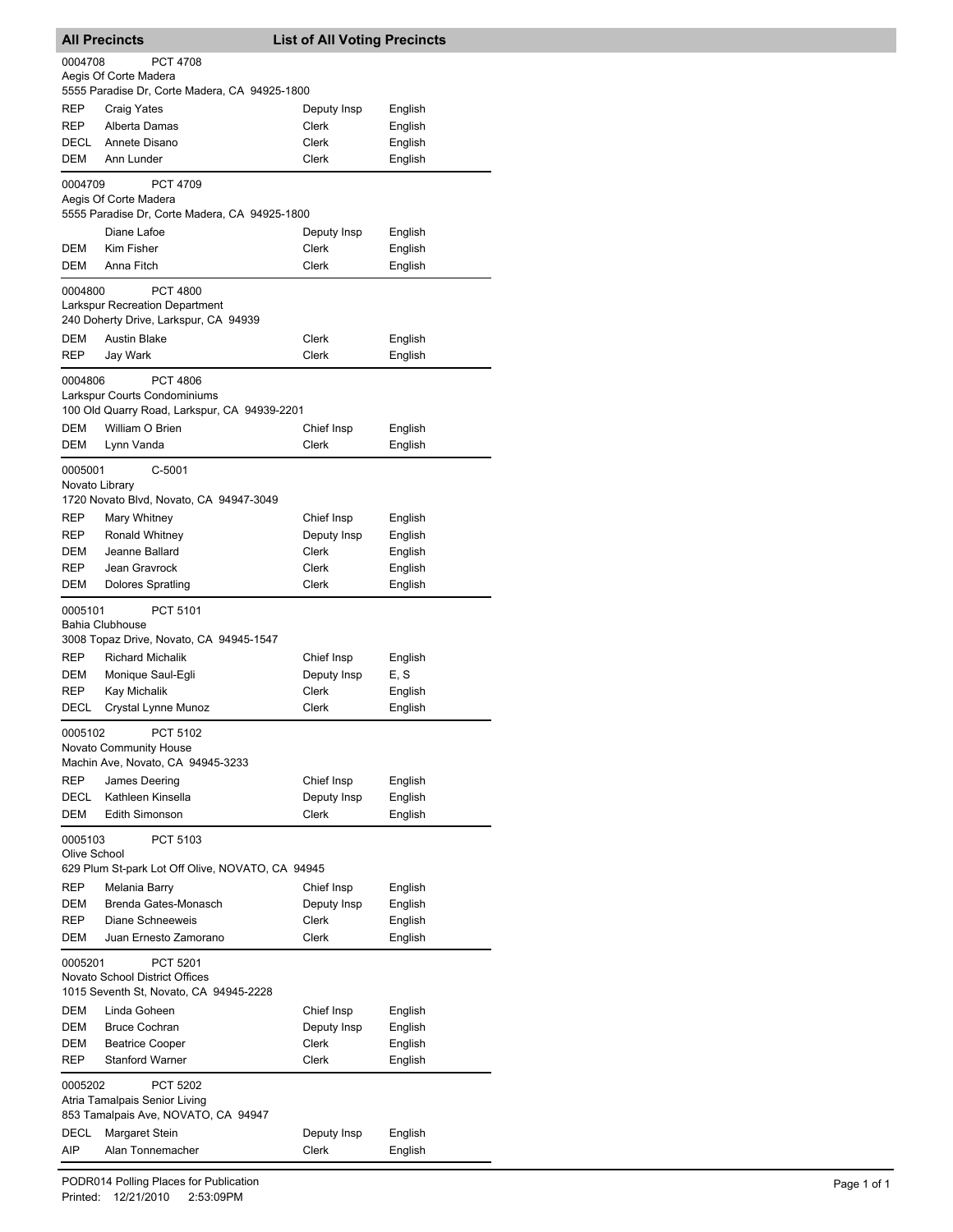| <b>All Precincts</b>                                                                             |                                                                                     | <b>List of All Voting Precincts</b> |                    |  |
|--------------------------------------------------------------------------------------------------|-------------------------------------------------------------------------------------|-------------------------------------|--------------------|--|
| 0005203                                                                                          | PCT 5203                                                                            |                                     |                    |  |
|                                                                                                  | <b>Hill Community Room</b>                                                          |                                     |                    |  |
|                                                                                                  | 1560 Hill Road, Novato, CA 94947-4002                                               |                                     |                    |  |
| REP<br><b>REP</b>                                                                                | Harvey Perryman<br>Gloria Perryman                                                  | Chief Insp<br>Deputy Insp           | English<br>English |  |
| GRN                                                                                              | Doris Norstebon                                                                     | Clerk                               | English            |  |
| DEM                                                                                              | Rose Stewart                                                                        | Clerk                               | English            |  |
| 0005204                                                                                          | <b>PCT 5204</b>                                                                     |                                     |                    |  |
|                                                                                                  | <b>Hill Community Room</b><br>1560 Hill Road, Novato, CA 94947-4002                 |                                     |                    |  |
| <b>REP</b>                                                                                       | <b>Robert Moser</b>                                                                 | Deputy Insp                         | English            |  |
| DEM                                                                                              | Susan Meherin                                                                       | <b>Clerk</b>                        | English            |  |
| 0005205                                                                                          | <b>PCT 5205</b><br>Lu Sutton School<br>1800 Center Rd, NOVATO, CA 94947             |                                     |                    |  |
| <b>REP</b>                                                                                       | Margaret Keith                                                                      | Deputy Insp                         | English            |  |
| DECL                                                                                             | Barbara J Mc Cann                                                                   | Clerk                               | English            |  |
| REP                                                                                              | Russell Ziebell                                                                     | Clerk                               | English            |  |
| 0005206                                                                                          | PCT 5206<br>Novato Human Needs Center<br>1907 Novato Blvd, NOVATO, CA 94947         |                                     |                    |  |
| DECL                                                                                             | Theodore Mc Carthy                                                                  | Chief Insp                          | English            |  |
| DEM                                                                                              | Bertrand Edward Johnson                                                             | Clerk                               | English            |  |
| DEM                                                                                              | <b>Colleen Rose</b>                                                                 | Clerk                               | English            |  |
| DEM                                                                                              | <b>Shirley Skeen</b>                                                                | Clerk                               | English            |  |
| 0005207                                                                                          | <b>PCT 5207</b><br>Novato Human Needs Center<br>1907 Novato Blvd, NOVATO, CA 94947  |                                     |                    |  |
| <b>DECL</b>                                                                                      | Thomas Calimee Jr                                                                   | Deputy Insp                         | English            |  |
| DEM                                                                                              | <b>Dolores Caruthers</b>                                                            | Clerk                               | English            |  |
| 0005208                                                                                          | PCT 5208<br>All Saints Lutheran Church<br>2 San Marin Dr, Novato, CA 94945-1118     |                                     |                    |  |
| DEM<br><b>REP</b>                                                                                | Frances Thorsson<br>Margaret Mueller                                                | Chief Insp<br>Deputy Insp           | English<br>English |  |
| <b>REP</b>                                                                                       | Roberta Diefendorf                                                                  | Clerk                               | English            |  |
| DEM                                                                                              | <b>Christine Mahaffy</b>                                                            | Clerk                               | English            |  |
| 0005209                                                                                          | PCT 5209<br>Seventh Day Adventist Church<br>495 San Marin Dr, Novato, CA 94945-1335 |                                     |                    |  |
| DEM                                                                                              | Pat U Ren                                                                           | Deputy Insp                         | English            |  |
| DEM                                                                                              | Lu Howe                                                                             | <b>Clerk</b>                        | English            |  |
| DEM                                                                                              | Florence Oefinger                                                                   | <b>Clerk</b>                        | English            |  |
| PCT 5211<br>0005211<br>United Methodist Church<br>1473 South Novato Blvd, NOVATO, CA 94947       |                                                                                     |                                     |                    |  |
| GRN                                                                                              | Donald Beck                                                                         | Chief Insp                          | English            |  |
| DEM                                                                                              | <b>Gabriel Horatio Martinez</b>                                                     | Deputy Insp                         | English            |  |
| DEM                                                                                              | Mary Rothe                                                                          | Clerk                               | English            |  |
| 0005212<br>PCT 5212<br>Marin Valley Mobile Country Club<br>100 Marin Valley Dr, NOVATO, CA 94949 |                                                                                     |                                     |                    |  |
| REP                                                                                              | Dorothy H Fountain                                                                  | Chief Insp                          | English            |  |
| DEM                                                                                              | Barbara Kimberling                                                                  | Deputy Insp                         | English            |  |
| DEM                                                                                              | Rikki Baum                                                                          | Clerk                               | English            |  |
| REP                                                                                              | Alton Fountain                                                                      | Clerk                               | English            |  |
| 0005213<br>PCT 5213<br>Lynwood School<br>1320 Lynwood Dr, Novato, CA 94947-4629                  |                                                                                     |                                     |                    |  |
| REP                                                                                              | Marguerite Neumann                                                                  | Chief Insp                          | English            |  |
| DECL                                                                                             | Nancy Jones                                                                         | Deputy Insp                         | English            |  |
| DEM                                                                                              | Nancy Takahashi                                                                     | Clerk                               | English            |  |
| DEM                                                                                              | Joyce Tarlton                                                                       | Clerk                               | English            |  |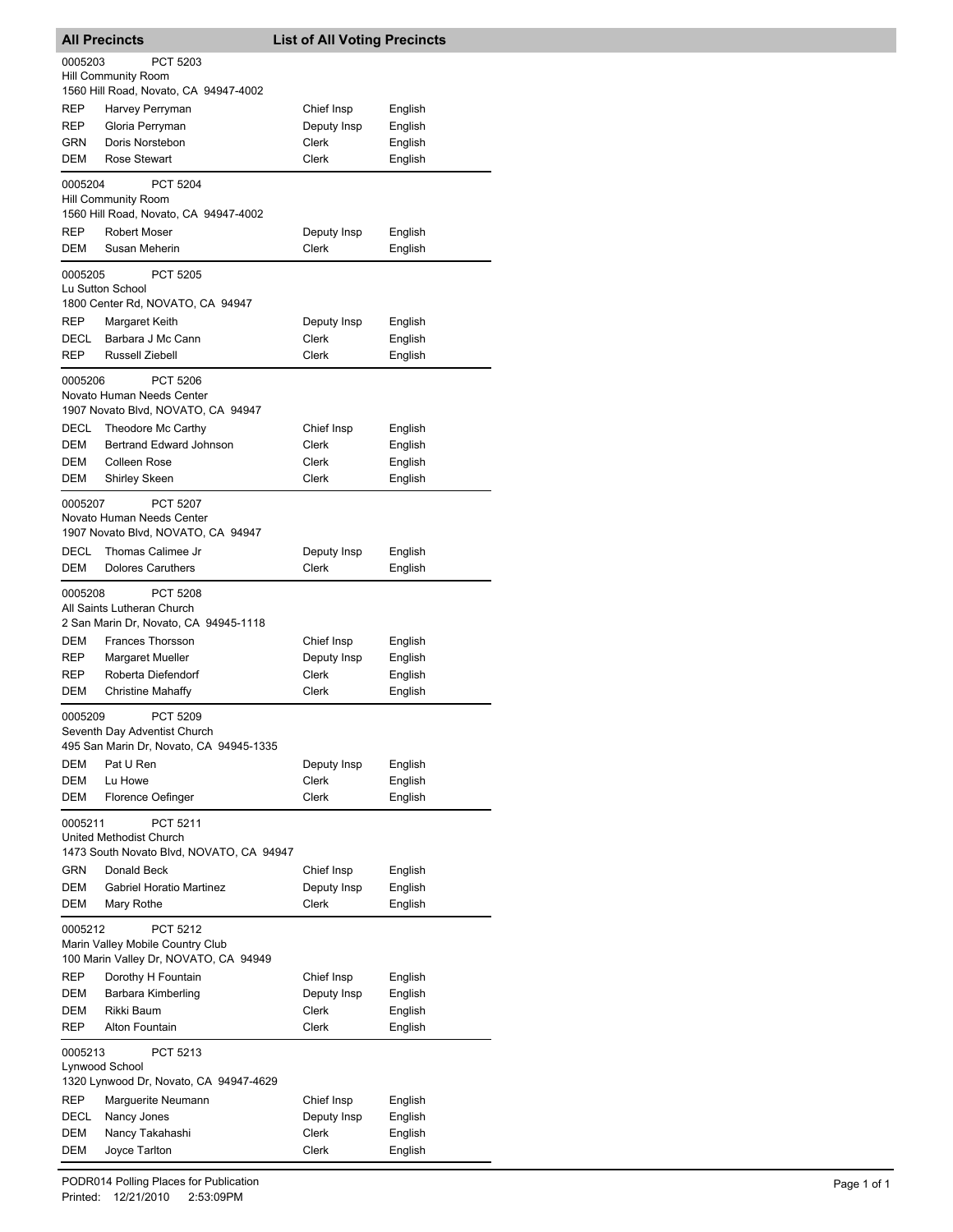| <b>All Precincts</b>                                                                                            |                                                                     |  | <b>List of All Voting Precincts</b> |                    |
|-----------------------------------------------------------------------------------------------------------------|---------------------------------------------------------------------|--|-------------------------------------|--------------------|
| 0005214                                                                                                         | <b>PCT 5214</b>                                                     |  |                                     |                    |
|                                                                                                                 | United Methodist Church                                             |  |                                     |                    |
|                                                                                                                 | 1473 South Novato Blvd, NOVATO, CA 94947                            |  |                                     |                    |
| REP                                                                                                             | Margaret Binggeli                                                   |  | Clerk                               | English            |
| REP                                                                                                             | Karen Illich                                                        |  | Clerk                               | English            |
| 0005215                                                                                                         | <b>PCT 5215</b>                                                     |  |                                     |                    |
|                                                                                                                 | Ignacio Hills Apartments<br>431 Ignacio Blvd, Novato, CA 94949      |  |                                     |                    |
| REP                                                                                                             | Frances Kenny                                                       |  | Chief Insp                          | English            |
| REP                                                                                                             | Ruth Jankowski                                                      |  | Deputy Insp                         | English            |
|                                                                                                                 | <b>Katherine Theus</b>                                              |  | Clerk                               | English            |
| REP                                                                                                             | Myra Willett                                                        |  | <b>Clerk</b>                        | English            |
| 0005216                                                                                                         | PCT 5216                                                            |  |                                     |                    |
|                                                                                                                 | Novato Fire Station #1                                              |  |                                     |                    |
|                                                                                                                 | 7025 Redwood Blvd, Novato, CA 94949                                 |  |                                     |                    |
| DECL                                                                                                            | Dennis Sullivan                                                     |  | Chief Insp                          | English            |
| <b>DECL</b>                                                                                                     | Abdul Mazid                                                         |  | Deputy Insp                         | English            |
| REP                                                                                                             | Margaret Kidder                                                     |  | Clerk                               | English            |
| REP                                                                                                             | Paul Manouelian                                                     |  | Clerk                               | English            |
| 0005217                                                                                                         | <b>PCT 5217</b>                                                     |  |                                     |                    |
| Lynwood School                                                                                                  |                                                                     |  |                                     |                    |
|                                                                                                                 | 1320 Lynwood Dr, Novato, CA 94947-4629                              |  |                                     |                    |
| DECL<br>DEM                                                                                                     | James Clinton Waltermire<br>Stella Devora                           |  | Deputy Insp<br>Clerk                | English<br>English |
|                                                                                                                 |                                                                     |  |                                     |                    |
| 0005218                                                                                                         | <b>PCT 5218</b>                                                     |  |                                     |                    |
|                                                                                                                 | United Methodist Church<br>1473 South Novato Blvd, NOVATO, CA 94947 |  |                                     |                    |
| GRN                                                                                                             | Henry Waschow                                                       |  | Deputy Insp                         | English            |
| DEM                                                                                                             | Yvonne Learned                                                      |  | Clerk                               | English            |
| REP                                                                                                             | Dolores Meaney                                                      |  | Clerk                               | English            |
| 0005219                                                                                                         | PCT 5219                                                            |  |                                     |                    |
|                                                                                                                 | San Jose Middle School                                              |  |                                     |                    |
|                                                                                                                 | 1000 Sunset Pkwy, Novato, CA 94949                                  |  |                                     |                    |
| <b>REP</b>                                                                                                      | James Dougan                                                        |  | Chief Insp                          | English            |
| DEM                                                                                                             | Alana Dubost                                                        |  | Deputy Insp                         | English            |
|                                                                                                                 | <b>Brad Mc Carter</b>                                               |  | Clerk                               | English            |
| 0005220<br><b>PCT 5220</b><br>San Jose Middle School                                                            |                                                                     |  |                                     |                    |
| DEM                                                                                                             | 1000 Sunset Pkwy, Novato, CA 94949<br>Nancy Louise Greenfield       |  | Deputy Insp                         | English            |
| REP                                                                                                             | Russell Hudson                                                      |  | Clerk                               | English            |
| DECL                                                                                                            | Maxwell Peak Jr                                                     |  | <b>Clerk</b>                        | English            |
|                                                                                                                 |                                                                     |  |                                     |                    |
| 0005221<br><b>PCT 5221</b><br>Novato Oaks Inn                                                                   |                                                                     |  |                                     |                    |
|                                                                                                                 | 215 Alameda Del Prado, Novato, CA 94949-6657                        |  |                                     |                    |
| DEM                                                                                                             | E Oscar Chambers                                                    |  | Chief Insp                          | English            |
| REP                                                                                                             | Joan Chambers                                                       |  | Deputy Insp                         | English            |
| DEM                                                                                                             | Nancy Lund                                                          |  | Clerk                               | English            |
| DEM                                                                                                             | Michael Murphy                                                      |  | Clerk                               | English            |
| 0005222<br><b>PCT 5222</b><br>No Marin Water District Ofc<br>Redwood Hwy & Rush Creek PI, Novato, CA 94945-2426 |                                                                     |  |                                     |                    |
| DEM                                                                                                             | Lee Pogetto                                                         |  | Deputy Insp<br>Clerk                | English            |
| PCT 5223<br>0005223<br>Novato Fire Station #3<br>65 San Ramon Way, Novato, CA 94945-1638                        |                                                                     |  |                                     |                    |
| DEM                                                                                                             | <b>Walter Monasch</b>                                               |  | Chief Insp                          | English            |
| REP                                                                                                             | Frances E Beretta                                                   |  | Clerk                               | English            |
| REP                                                                                                             | Frank U Ren                                                         |  | Clerk                               | English            |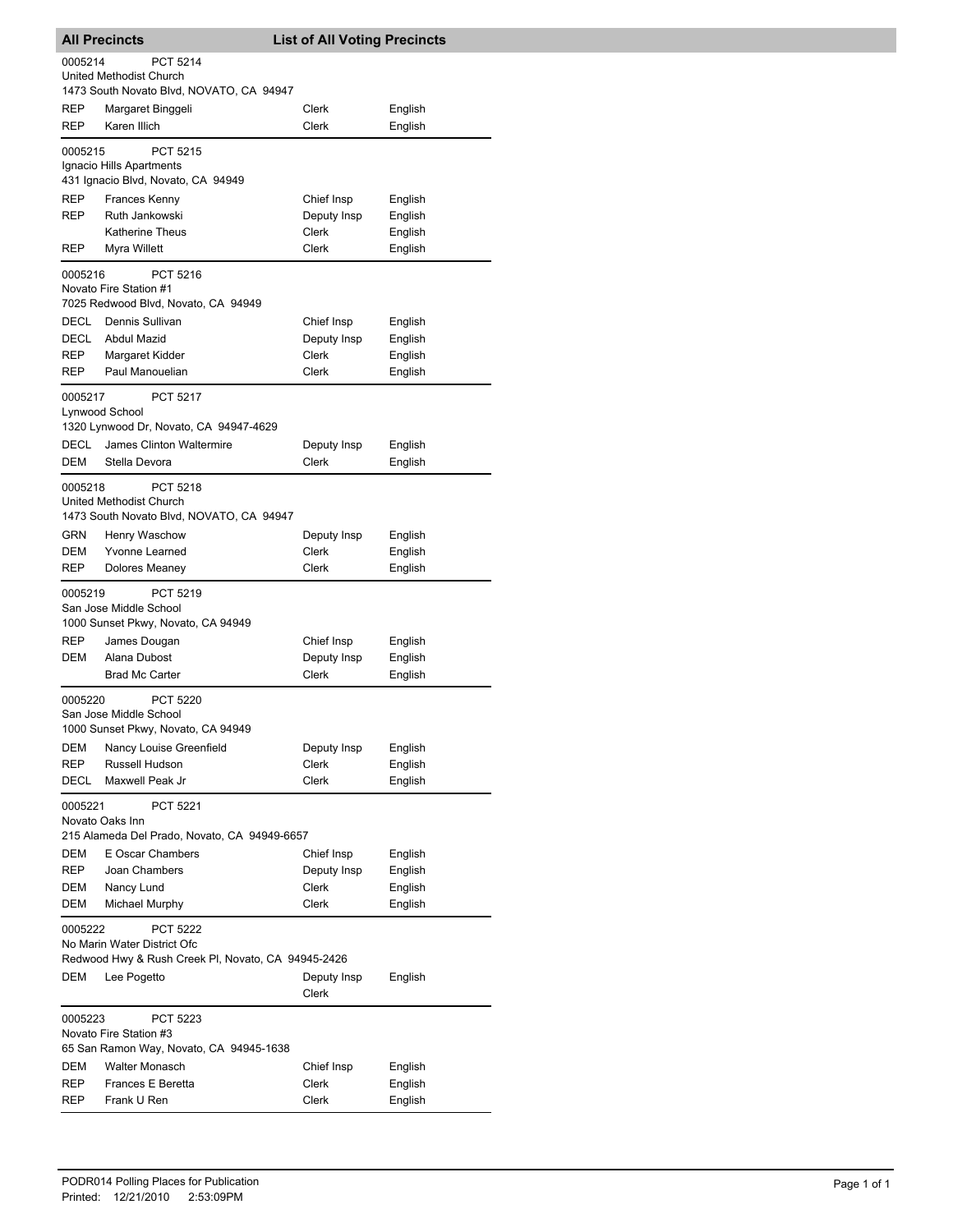| <b>All Precincts</b>                                                                                  |                                                                                       | <b>List of All Voting Precincts</b> |                    |  |
|-------------------------------------------------------------------------------------------------------|---------------------------------------------------------------------------------------|-------------------------------------|--------------------|--|
| 0005224<br>PCT 5224<br>Novato Fire Station #3                                                         |                                                                                       |                                     |                    |  |
|                                                                                                       | 65 San Ramon Way, Novato, CA 94945-1638                                               |                                     |                    |  |
| <b>DEM</b>                                                                                            | Helen Brown                                                                           | Deputy Insp                         | English            |  |
| <b>DEM</b>                                                                                            | Ortensia Gozashti                                                                     | Clerk                               | E, S               |  |
|                                                                                                       | lan M Stahl                                                                           | <b>Clerk</b>                        | English            |  |
| 0005225                                                                                               | PCT 5225<br>Munoz Residence                                                           |                                     |                    |  |
|                                                                                                       | 575 Fairway Dr, Novato, CA 94949                                                      |                                     |                    |  |
| DEM                                                                                                   | Alice Munoz                                                                           | Chief Insp                          | English            |  |
| REP<br>REP                                                                                            | Lucille Douglas<br>Jeanne Desmond                                                     | Deputy Insp<br>Clerk                | English<br>English |  |
|                                                                                                       |                                                                                       |                                     |                    |  |
| 0005226                                                                                               | PCT 5226<br>Los Robles Mobile Home Park<br>100 Roblar Dr, Novato, CA 94949-6133       |                                     |                    |  |
| REP                                                                                                   | Iva Conrad                                                                            | Deputy Insp                         | English            |  |
| <b>REP</b>                                                                                            | Dorothy Mc Nutt                                                                       | Clerk                               | English            |  |
| 0005227                                                                                               | PCT 5227<br><b>Hamilton Arts Center</b>                                               |                                     |                    |  |
|                                                                                                       | 500 Palm Dr, Novato, CA 94949-5004                                                    |                                     |                    |  |
| REP                                                                                                   | Donald Violin                                                                         | Chief Insp                          | English            |  |
| DEM                                                                                                   | <b>Betts Disney</b>                                                                   | Deputy Insp                         | English            |  |
| DEM                                                                                                   | Adele Szostak                                                                         | Clerk                               | English            |  |
| 0005300                                                                                               | PCT 5300<br>Presbyterian Church Of Novato<br>710 Wilson Ave, Novato, CA 94947         |                                     |                    |  |
| REP                                                                                                   | Alan Burton                                                                           | Deputy Insp                         | E, S               |  |
| DEM                                                                                                   | <b>Connie Fischer</b>                                                                 | Clerk                               | English            |  |
| DEM                                                                                                   | Paul Lindberg                                                                         | Clerk                               | English            |  |
| 0005301                                                                                               | PCT 5301<br>Ignacio Hills Apartments<br>431 Ignacio Blvd, Novato, CA 94949            |                                     |                    |  |
| DEM                                                                                                   | <b>Bernard Meyers</b>                                                                 | Deputy Insp                         | English            |  |
| DEM                                                                                                   | Robert Farnham                                                                        | Clerk                               | English            |  |
| DEM                                                                                                   | Theresa Fermanich                                                                     | Clerk                               | English            |  |
| 0005302                                                                                               | PCT 5302<br><b>Bel Marin Community Center</b><br>4 Montego Key, Novato, CA 94949-5301 |                                     |                    |  |
| DEM                                                                                                   | James Hollingshead                                                                    | Chief Insp                          | English            |  |
| REP                                                                                                   | Carolyn Grant                                                                         | Deputy Insp                         | English            |  |
| DEM                                                                                                   | <b>Louise Elliott</b>                                                                 | <b>Clerk</b>                        | English            |  |
| 0005303<br>PCT 5303<br>Novato Fire Station #2<br>450 Atherton Ave-corner Olive, Novato, CA 94945-3461 |                                                                                       |                                     |                    |  |
| REP                                                                                                   | Margaret Weston                                                                       | Chief Insp                          | English            |  |
| DEM                                                                                                   | Carlota Cloney                                                                        | Deputy Insp                         | English            |  |
| REP                                                                                                   | Sallee Kiilerich                                                                      | Clerk                               | English            |  |
| PCT 5304<br>0005304<br>Novato Fire Station #2                                                         |                                                                                       |                                     |                    |  |
| 450 Atherton Ave-corner Olive, Novato, CA 94945-3461                                                  |                                                                                       |                                     |                    |  |
| DEM                                                                                                   | Nancy Caramagno                                                                       | Clerk                               | English            |  |
| REP                                                                                                   | Roberto Iniguez                                                                       | Clerk                               | E, S               |  |
| PCT 5305<br>0005305<br><b>Bel Marin Community Center</b>                                              |                                                                                       |                                     |                    |  |
| 4 Montego Key, Novato, CA 94949-5301                                                                  |                                                                                       |                                     |                    |  |
| REP                                                                                                   | <b>Charles Grant</b>                                                                  | Deputy Insp                         | English            |  |
| DEM                                                                                                   | Angele Khachadour<br>Frank Rinaldi                                                    | Clerk<br>Clerk                      | English            |  |
| REP<br>REP                                                                                            | Rosie Sarkissian                                                                      | Clerk                               | English<br>English |  |